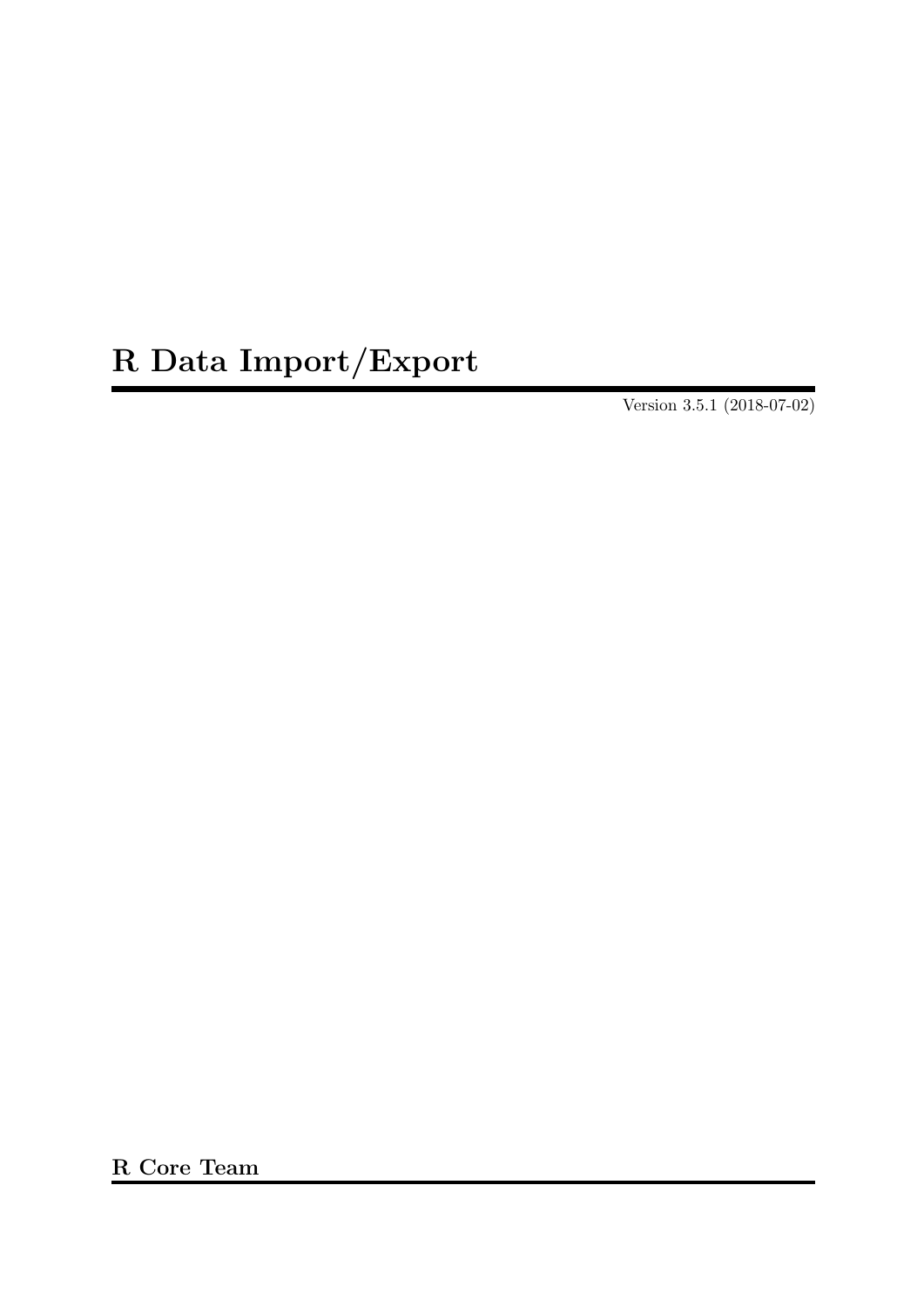This manual is for R, version 3.5.1 (2018-07-02).

Copyright (c) 2000–2018 R Core Team

Permission is granted to make and distribute verbatim copies of this manual provided the copyright notice and this permission notice are preserved on all copies.

Permission is granted to copy and distribute modified versions of this manual under the conditions for verbatim copying, provided that the entire resulting derived work is distributed under the terms of a permission notice identical to this one.

Permission is granted to copy and distribute translations of this manual into another language, under the above conditions for modified versions, except that this permission notice may be stated in a translation approved by the R Core Team.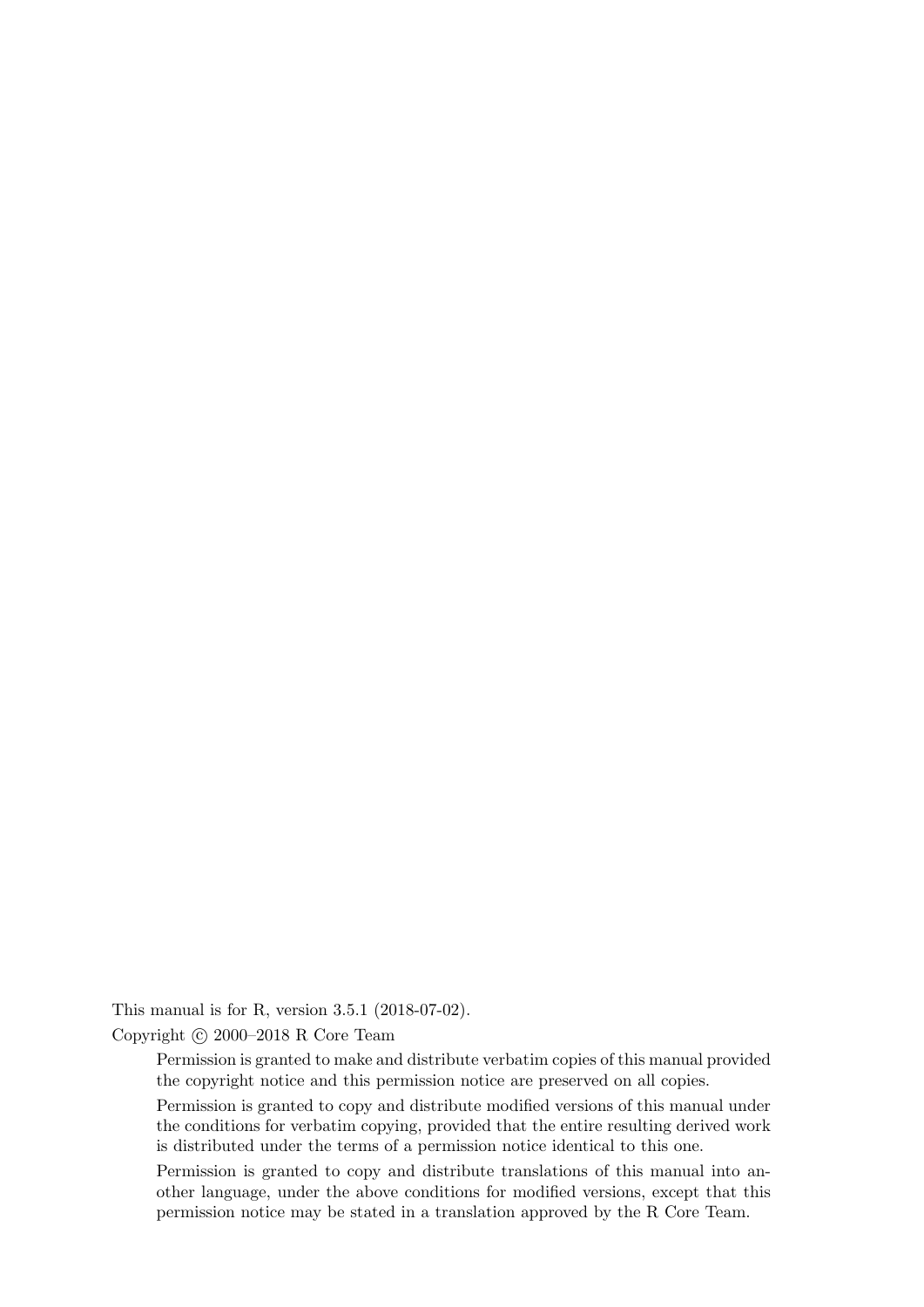## Table of Contents

| $\mathbf 1$    | $1.1\,$<br>1.2<br>1.3                                         |
|----------------|---------------------------------------------------------------|
| $\bf{2}$       | 2.1<br>2.2<br>2.3<br>2.4<br>2.5<br>2.6                        |
| 3              | Importing from other statistical systems 14<br>$3.1\,$<br>3.2 |
| $\overline{4}$ | 4.1<br>4.2<br>4.2.1<br>4.2.2<br>4.3<br>4.3.1<br>4.3.2         |
| $\bf{5}$       | 5.2                                                           |
| 6              |                                                               |
| 7              | 7.1<br>7.2<br>7.3<br>-25<br>7.4<br>7.5<br>7.5.1               |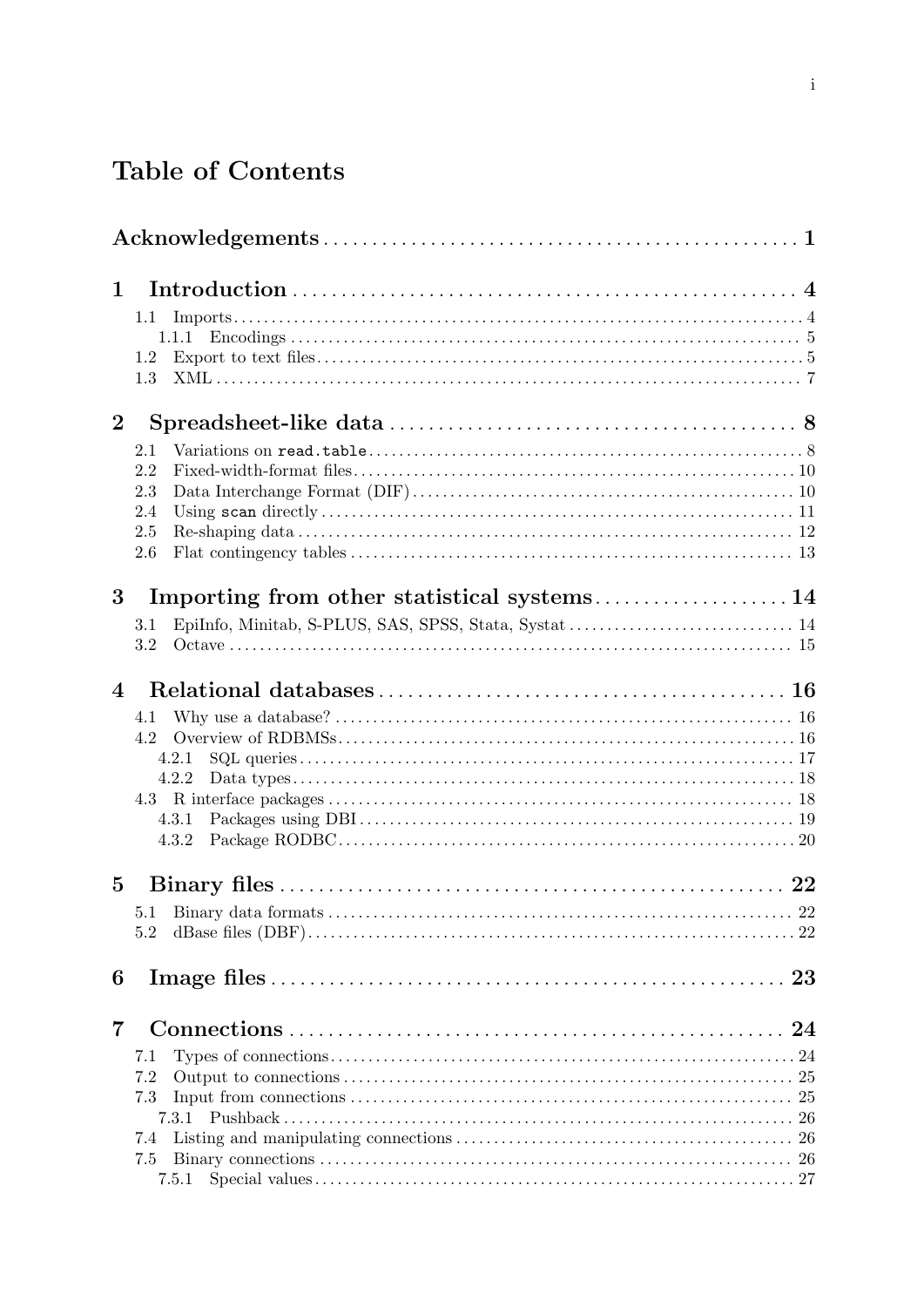| 9 |  |
|---|--|
|   |  |
|   |  |
|   |  |

ii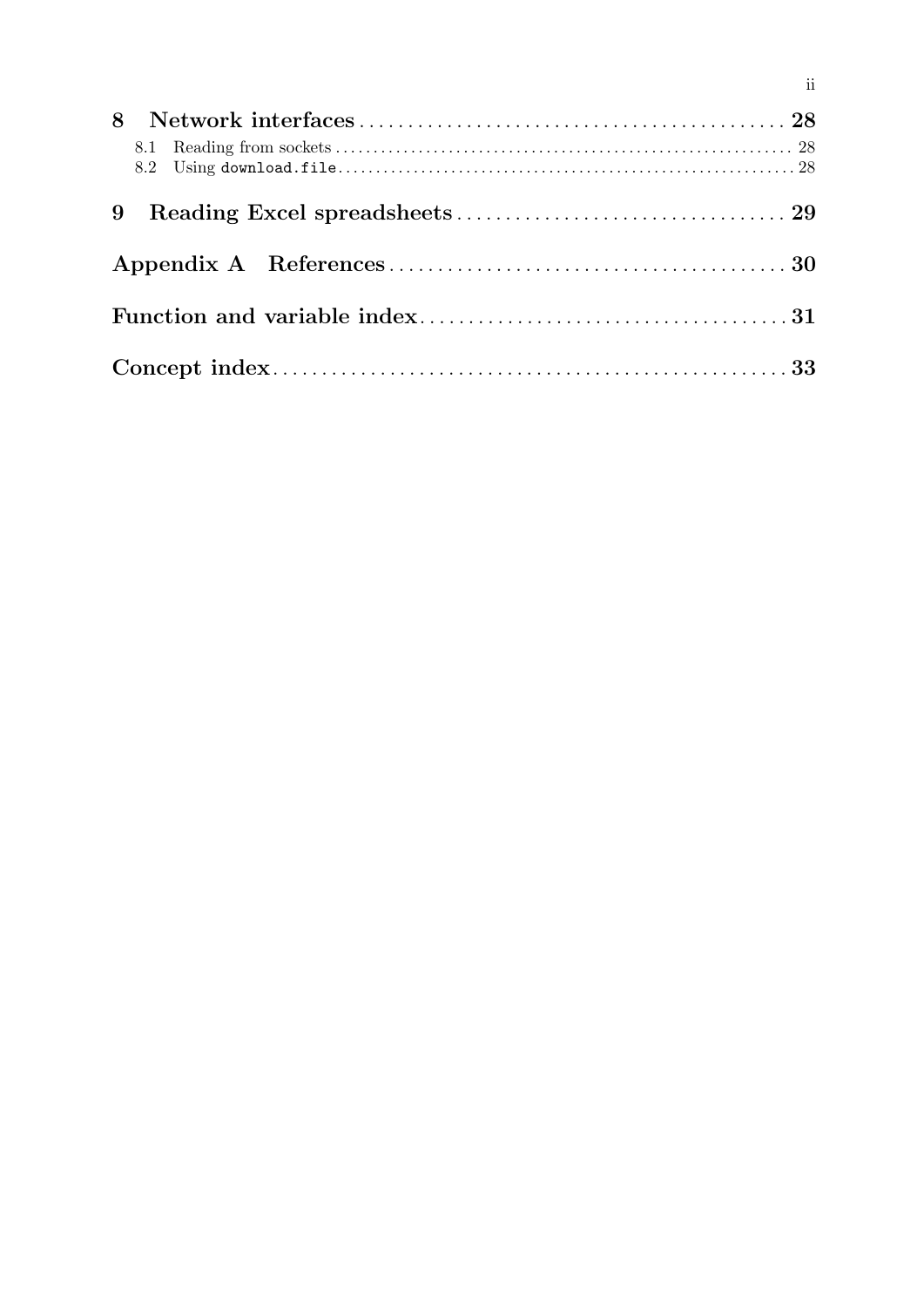### <span id="page-4-0"></span>Acknowledgements

The relational databases part of this manual is based in part on an earlier manual by Douglas Bates and Saikat DebRoy. The principal author of this manual was Brian Ripley.

Many volunteers have contributed to the packages used here. The principal authors of the packages mentioned are

[DBI](https://CRAN.R-project.org/package=DBI) ([https: / /](https://CRAN.R-project.org/package=DBI) [CRAN .](https://CRAN.R-project.org/package=DBI) [R-project .](https://CRAN.R-project.org/package=DBI) [org /](https://CRAN.R-project.org/package=DBI) [package=DBI](https://CRAN.R-project.org/package=DBI)) David A. James [dataframes2x](https://CRAN.R-project.org/package=dataframes2xls)ls Guido van Steen ([https: / /](https://CRAN.R-project.org/package=dataframes2xls)  $\rm CRAN$ [R-project .](https://CRAN.R-project.org/package=dataframes2xls) [org /](https://CRAN.R-project.org/package=dataframes2xls) [package=dataframes2xls](https://CRAN.R-project.org/package=dataframes2xls)) [foreign](https://CRAN.R-project.org/package=foreign) ([https: / /](https://CRAN.R-project.org/package=foreign) Murdoch and Roger Bivand [CRAN .](https://CRAN.R-project.org/package=foreign) [R-project .](https://CRAN.R-project.org/package=foreign) [org /](https://CRAN.R-project.org/package=foreign) [package=foreign](https://CRAN.R-project.org/package=foreign)) Thomas Lumley, Saikat DebRoy, Douglas Bates, Duncan [gdata](https://CRAN.R-project.org/package=gdata) ([https: / /](https://CRAN.R-project.org/package=gdata) [CRAN .](https://CRAN.R-project.org/package=gdata) [R-project .](https://CRAN.R-project.org/package=gdata) [org /](https://CRAN.R-project.org/package=gdata) [package=gdata](https://CRAN.R-project.org/package=gdata)) Gregory R. Warnes [ncdf4](https://CRAN.R-project.org/package=ncdf4) ([https: / /](https://CRAN.R-project.org/package=ncdf4) [CRAN .](https://CRAN.R-project.org/package=ncdf4) [R-project .](https://CRAN.R-project.org/package=ncdf4) [org /](https://CRAN.R-project.org/package=ncdf4) [package=ncdf4](https://CRAN.R-project.org/package=ncdf4)) David Pierce [rJava](https://CRAN.R-project.org/package=rJava) ([https: / /](https://CRAN.R-project.org/package=rJava) [CRAN .](https://CRAN.R-project.org/package=rJava) [R-project .](https://CRAN.R-project.org/package=rJava) [org /](https://CRAN.R-project.org/package=rJava) [package=rJava](https://CRAN.R-project.org/package=rJava)) Simon Urbanek [RJDBC](https://CRAN.R-project.org/package=RJDBC) ([https: / /](https://CRAN.R-project.org/package=RJDBC)  $CRAN$ [R-project .](https://CRAN.R-project.org/package=RJDBC) [org /](https://CRAN.R-project.org/package=RJDBC) [package=RJDBC](https://CRAN.R-project.org/package=RJDBC)) Simon Urbanek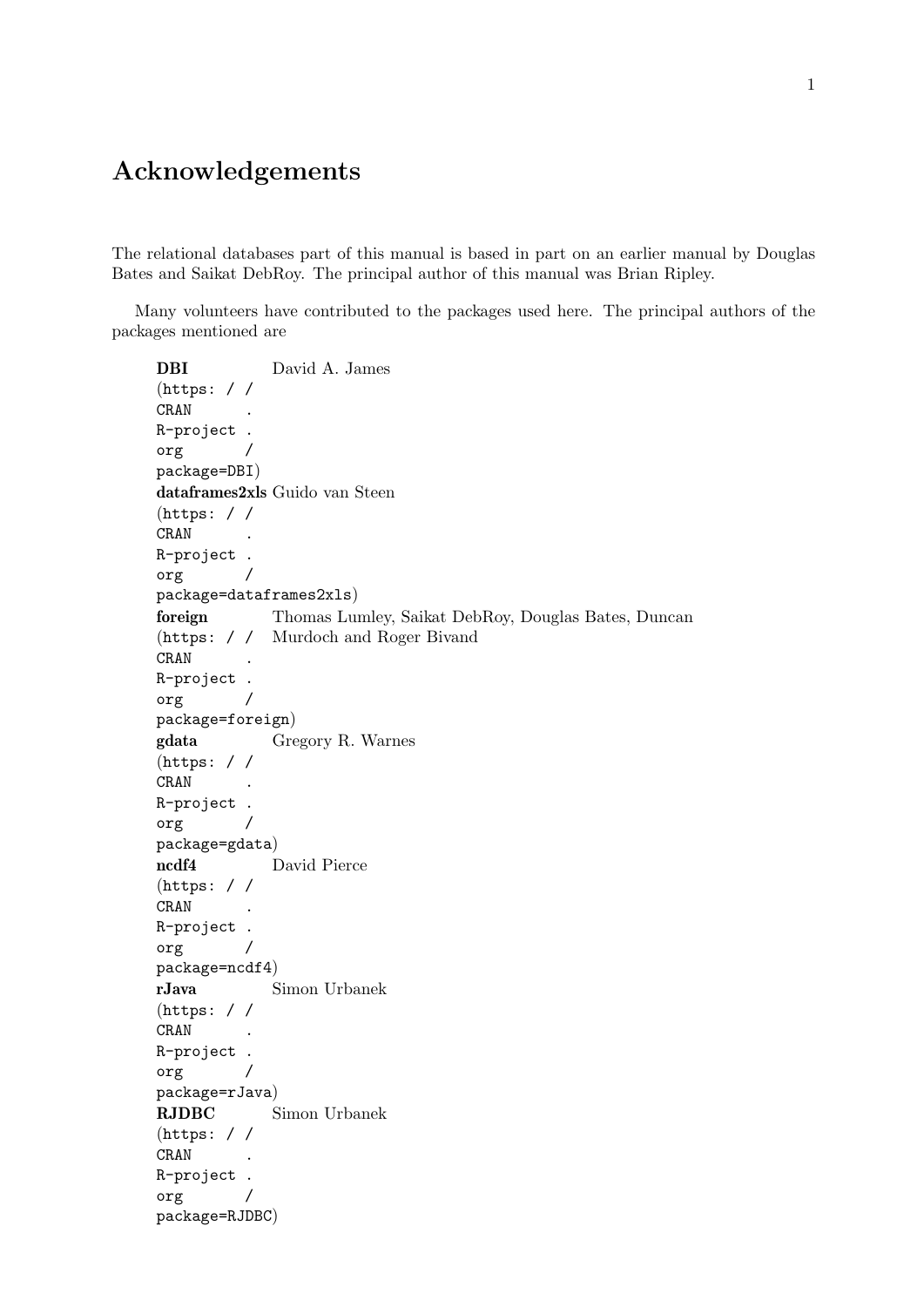[RMySQL](https://CRAN.R-project.org/package=RMySQL) ([https: / /](https://CRAN.R-project.org/package=RMySQL)  $CRAN$ [R-project .](https://CRAN.R-project.org/package=RMySQL) [org /](https://CRAN.R-project.org/package=RMySQL) [package=RMySQL](https://CRAN.R-project.org/package=RMySQL)) David James and Saikat DebRoy [RNetCDF](https://CRAN.R-project.org/package=RNetCDF) ([https: / /](https://CRAN.R-project.org/package=RNetCDF) [CRAN .](https://CRAN.R-project.org/package=RNetCDF) [R-project .](https://CRAN.R-project.org/package=RNetCDF) [org /](https://CRAN.R-project.org/package=RNetCDF) [package=RNetCDF](https://CRAN.R-project.org/package=RNetCDF)) Pavel Michna [RODBC](https://CRAN.R-project.org/package=RODBC) ([https: / /](https://CRAN.R-project.org/package=RODBC)  $\rm CRAN$ [R-project .](https://CRAN.R-project.org/package=RODBC) [org /](https://CRAN.R-project.org/package=RODBC) [package=RODBC](https://CRAN.R-project.org/package=RODBC)) Michael Lapsley and Brian Ripley [ROracle](https://CRAN.R-project.org/package=ROracle) ([https: / /](https://CRAN.R-project.org/package=ROracle) [CRAN .](https://CRAN.R-project.org/package=ROracle) [R-project .](https://CRAN.R-project.org/package=ROracle) [org /](https://CRAN.R-project.org/package=ROracle) [package=ROracle](https://CRAN.R-project.org/package=ROracle)) David A, James [RPostgreSQL](https://CRAN.R-project.org/package=RPostgreSQL) Sameer Kumar Prayaga and Tomoaki Nishiyama ([https: / /](https://CRAN.R-project.org/package=RPostgreSQL) [CRAN .](https://CRAN.R-project.org/package=RPostgreSQL) [R-project .](https://CRAN.R-project.org/package=RPostgreSQL) [org /](https://CRAN.R-project.org/package=RPostgreSQL) [package=RPostgreSQL](https://CRAN.R-project.org/package=RPostgreSQL)) RSPerl Duncan Temple Lang RSPython Duncan Temple Lang [RSQLite](https://CRAN.R-project.org/package=RSQLite) ([https: / /](https://CRAN.R-project.org/package=RSQLite)  $CRAN$ [R-project .](https://CRAN.R-project.org/package=RSQLite) [org /](https://CRAN.R-project.org/package=RSQLite) [package=RSQLite](https://CRAN.R-project.org/package=RSQLite)) David A, James SJava John Chambers and Duncan Temple Lang [WriteXLS](https://CRAN.R-project.org/package=WriteXLS) ([https: / /](https://CRAN.R-project.org/package=WriteXLS)  $\rm CRAN$ [R-project .](https://CRAN.R-project.org/package=WriteXLS) [org /](https://CRAN.R-project.org/package=WriteXLS) [package=WriteXLS](https://CRAN.R-project.org/package=WriteXLS)) Marc Schwartz [XLConnect](https://CRAN.R-project.org/package=XLConnect) ([https: / /](https://CRAN.R-project.org/package=XLConnect)  $\rm CRAN$ [R-project .](https://CRAN.R-project.org/package=XLConnect) [org /](https://CRAN.R-project.org/package=XLConnect) [package=XLConnect](https://CRAN.R-project.org/package=XLConnect)) Mirai Solutions GmbH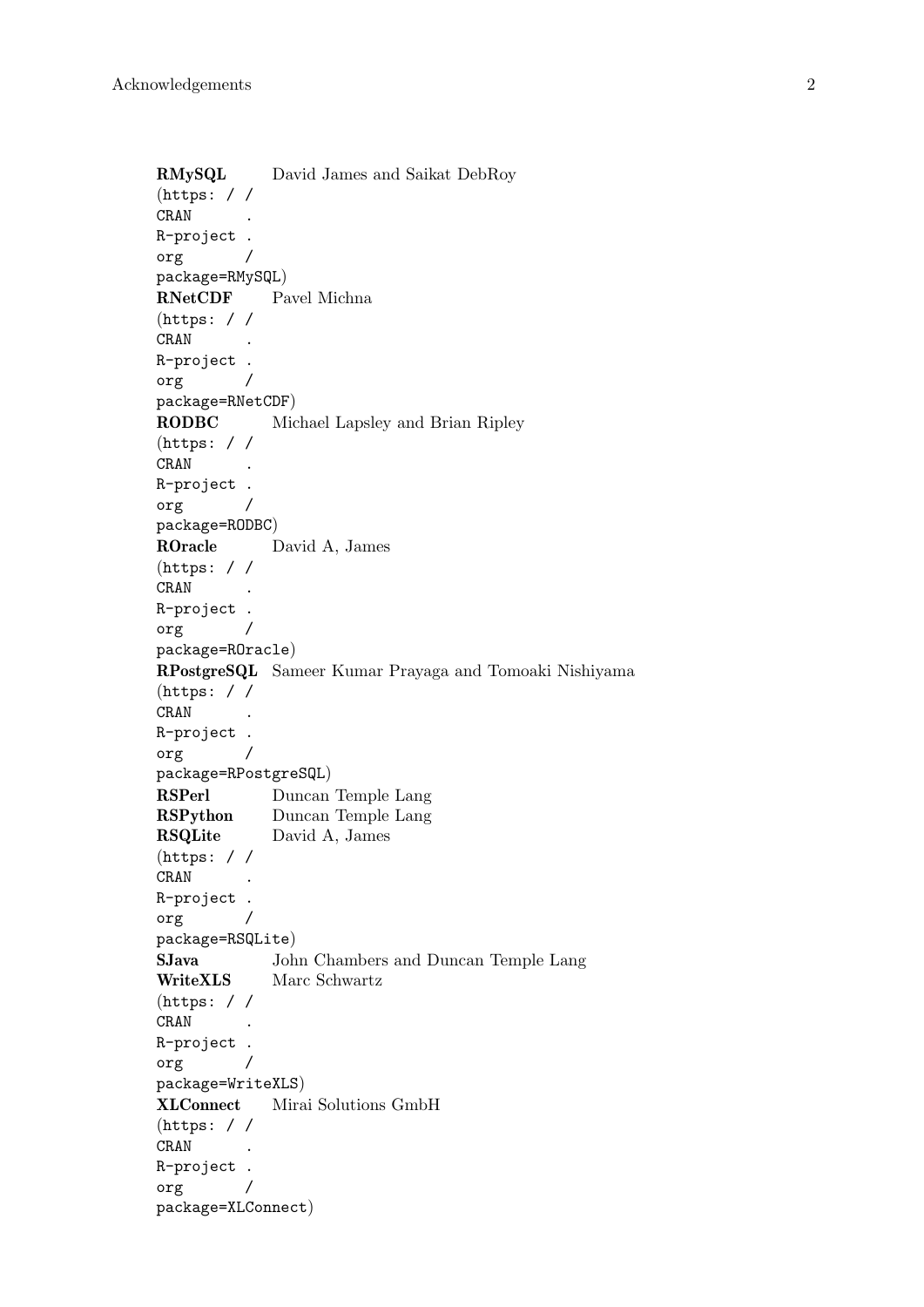| XML                   | Duncan Temple Lang |
|-----------------------|--------------------|
| $(\text{https: } / )$ |                    |
| CRAN                  |                    |
| R-project.            |                    |
| org                   |                    |
| package=XML)          |                    |

Brian Ripley is the author of the support for connections.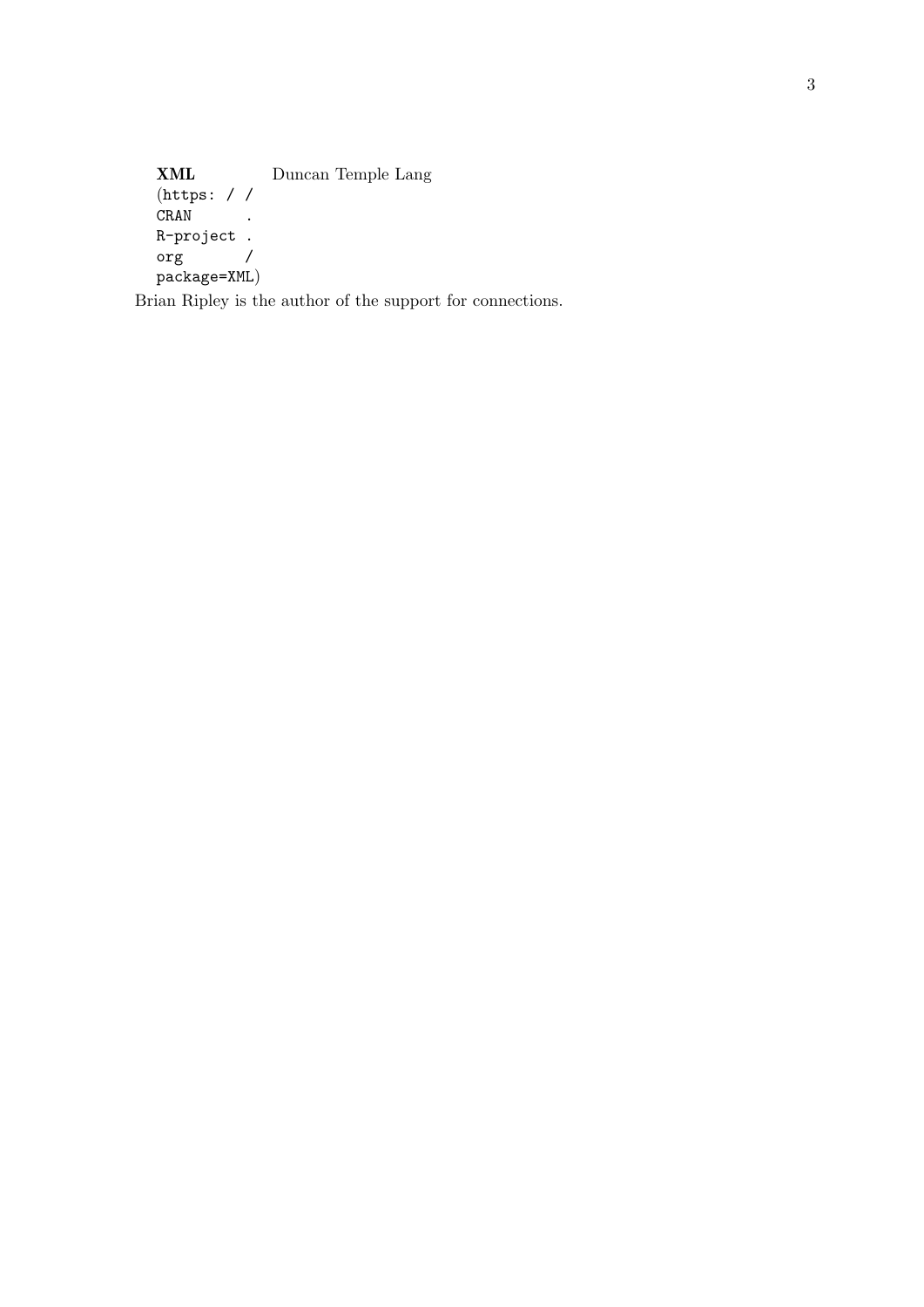### <span id="page-7-0"></span>1 Introduction

Reading data into a statistical system for analysis and exporting the results to some other system for report writing can be frustrating tasks that can take far more time than the statistical analysis itself, even though most readers will find the latter far more appealing.

This manual describes the import and export facilities available either in R itself or via packages which are available from CRAN or elsewhere.

Unless otherwise stated, everything described in this manual is (at least in principle) available on all platforms running R.

In general, statistical systems like R are not particularly well suited to manipulations of large-scale data. Some other systems are better than R at this, and part of the thrust of this manual is to suggest that rather than duplicating functionality in R we can make another system do the work! (For example Therneau & Grambsch (2000) commented that they preferred to do data manipulation in SAS and then use package survival ([https://CRAN.R-project.](https://CRAN.R-project.org/package=survival) [org/package=survival](https://CRAN.R-project.org/package=survival)) in S for the analysis.) Database manipulation systems are often very suitable for manipulating and extracting data: several packages to interact with DBMSs are discussed here.

There are packages to allow functionality developed in languages such as Java, perl and python to be directly integrated with R code, making the use of facilities in these languages even more appropriate. (See the rJava (<https://CRAN.R-project.org/package=rJava>) package from CRAN and the SJava, RSPerl and RSPython packages from the Omegahat project, [http://](http://www.omegahat.net) [www.omegahat.net](http://www.omegahat.net).)

It is also worth remembering that R like S comes from the Unix tradition of small re-usable tools, and it can be rewarding to use tools such as awk and perl to manipulate data before import or after export. The case study in Becker, Chambers & Wilks (1988, Chapter 9) is an example of this, where Unix tools were used to check and manipulate the data before input to S. The traditional Unix tools are now much more widely available, including for Windows.

This manual was first written in 2000, and the number of scope of R packages has increased a hundredfold since. For specialist data formats it is worth searching to see if a suitable package already exists.

### 1.1 Imports

The easiest form of data to import into R is a simple text file, and this will often be acceptable for problems of small or medium scale. The primary function to import from a text file is scan, and this underlies most of the more convenient functions discussed in [Chapter 2 \[Spreadsheet-like](#page-11-0) [data\], page 8.](#page-11-0)

However, all statistical consultants are familiar with being presented by a client with a memory stick (formerly, a floppy disc or CD-R) of data in some proprietary binary format, for example 'an Excel spreadsheet' or 'an SPSS file'. Often the simplest thing to do is to use the originating application to export the data as a text file (and statistical consultants will have copies of the most common applications on their computers for that purpose). However, this is not always possible, and [Chapter 3 \[Importing from other statistical systems\], page 14,](#page-17-0) discusses what facilities are available to access such files directly from R. For Excel spreadsheets, the available methods are summarized in [Chapter 9 \[Reading Excel spreadsheets\], page 29.](#page-32-0)

In a few cases, data have been stored in a binary form for compactness and speed of access. One application of this that we have seen several times is imaging data, which is normally stored as a stream of bytes as represented in memory, possibly preceded by a header. Such data formats are discussed in [Chapter 5 \[Binary files\], page 22,](#page-25-0) and [Section 7.5 \[Binary connections\], page 26.](#page-29-1)

For much larger databases it is common to handle the data using a database management system (DBMS). There is once again the option of using the DBMS to extract a plain file, but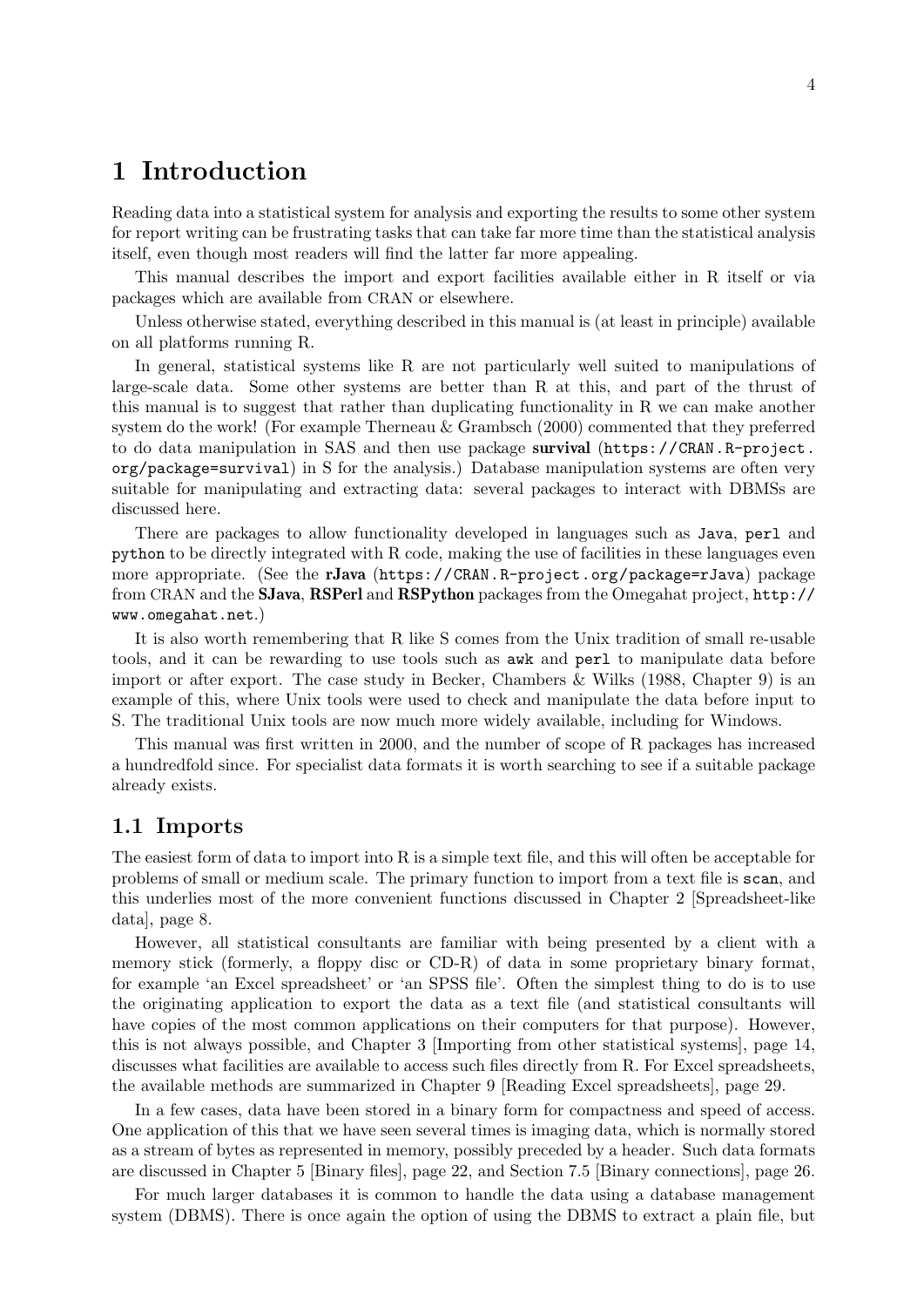<span id="page-8-0"></span>for many such DBMSs the extraction operation can be done directly from an R package: See [Chapter 4 \[Relational databases\], page 16.](#page-19-0) Importing data via network connections is discussed in [Chapter 8 \[Network interfaces\], page 28.](#page-31-0)

#### 1.1.1 Encodings

Unless the file to be imported from is entirely in ASCII, it is usually necessary to know how it was encoded. For text files, a good way to find out something about its structure is the file command-line tool (for Windows, included in Rtools). This reports something like

```
text.Rd: UTF-8 Unicode English text
text2.dat: ISO-8859 English text
text3.dat: Little-endian UTF-16 Unicode English character data,
   with CRLF line terminators
intro.dat: UTF-8 Unicode text
intro.dat: UTF-8 Unicode (with BOM) text
```
Modern Unix-alike systems, including macOS, are likely to produce UTF-8 files. Windows may produce what it calls 'Unicode' files (UCS-2LE or just possibly UTF-16LE<sup>1</sup>). Otherwise most files will be in a 8-bit encoding unless from a Chinese/Japanese/Korean locale (which have a wide range of encodings in common use). It is not possible to automatically detect with certainty which 8-bit encoding (although guesses may be possible and file may guess as it did in the example above), so you may simply have to ask the originator for some clues (e.g. 'Russian on Windows').

'BOMs' (Byte Order Marks, [https://en.wikipedia.org/wiki/Byte\\_order\\_mark](https://en.wikipedia.org/wiki/Byte_order_mark)) cause problems for Unicode files. In the Unix world BOMs are rarely used, whereas in the Windows world they almost always are for UCS-2/UTF-16 files, and often are for UTF-8 files. The file utility will not even recognize UCS-2 files without a BOM, but many other utilities will refuse to read files with a BOM and the IANA standards for UTF-16LE and UTF-16BE prohibit it. We have too often been reduced to looking at the file with the command-line utility od or a hex editor to work out its encoding.

Note that  $\text{utf8}$  is not a valid encoding name (UTF-8 is), and macintosh is the most portable name for what is sometimes called 'Mac Roman' encoding.

### <span id="page-8-1"></span>1.2 Export to text files

Exporting results from R is usually a less contentious task, but there are still a number of pitfalls. There will be a target application in mind, and often a text file will be the most convenient interchange vehicle. (If a binary file is required, see [Chapter 5 \[Binary files\], page 22.](#page-25-0))

Function cat underlies the functions for exporting data. It takes a file argument, and the append argument allows a text file to be written via successive calls to cat. Better, especially if this is to be done many times, is to open a file connection for writing or appending, and cat to that connection, then close it.

The most common task is to write a matrix or data frame to file as a rectangular grid of numbers, possibly with row and column labels. This can be done by the functions write.table and write. Function write just writes out a matrix or vector in a specified number of columns (and transposes a matrix). Function write.table is more convenient, and writes out a data frame (or an object that can be coerced to a data frame) with row and column labels.

There are a number of issues that need to be considered in writing out a data frame to a text file.

<sup>&</sup>lt;sup>1</sup> the distinction is subtle, <https://en.wikipedia.org/wiki/UTF-16/UCS-2>, and the use of surrogate pairs is very rare.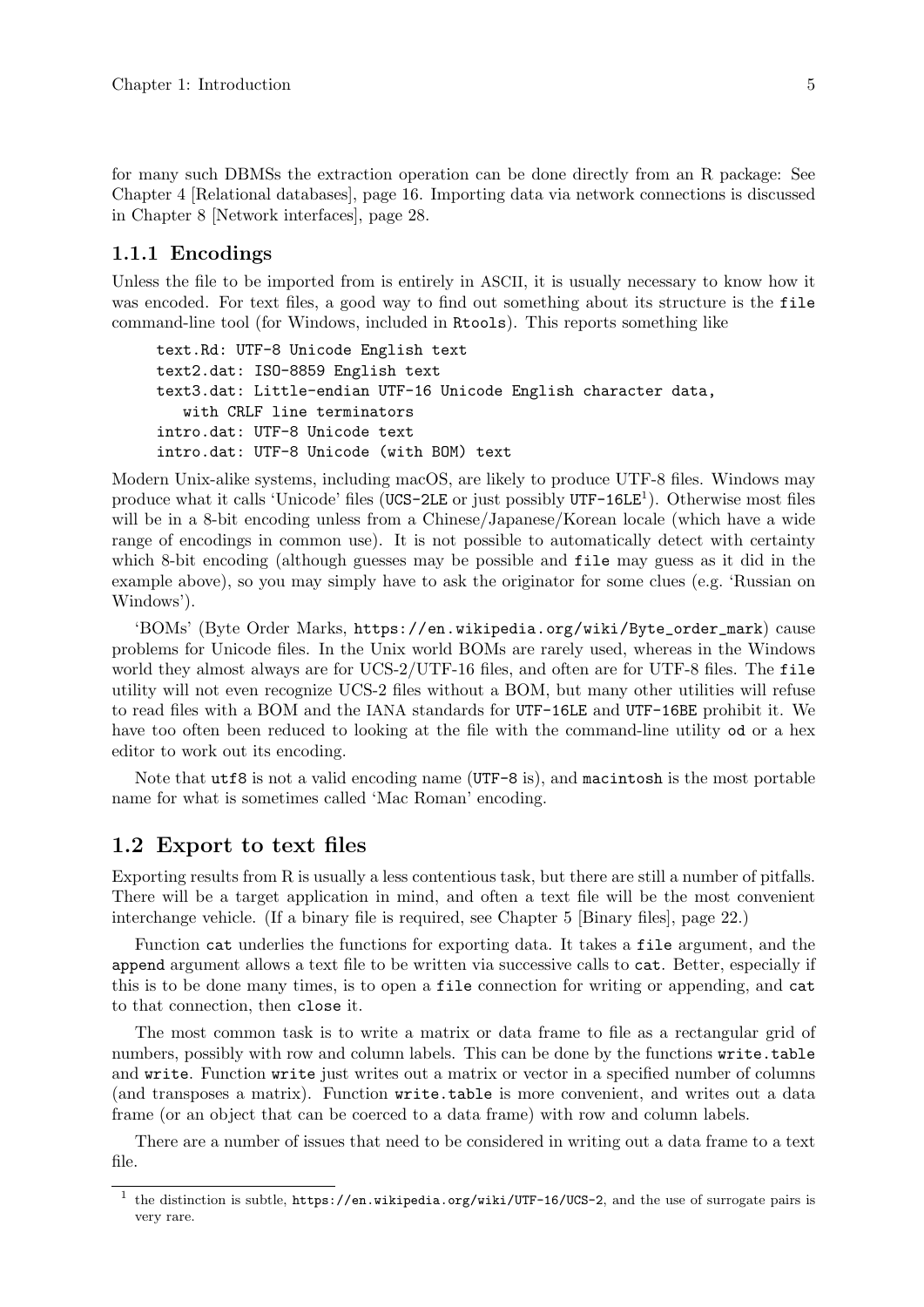#### <span id="page-9-0"></span>1. Precision

Most of the conversions of real/complex numbers done by these functions is to full precision, but those by write are governed by the current setting of options(digits). For more control, use format on a data frame, possibly column-by-column.

#### 2. Header line

R prefers the header line to have no entry for the row names, so the file looks like

|             | dist | climb time |        |
|-------------|------|------------|--------|
| Greenmantle | 2.5  | 650        | 16.083 |
| $\cdots$    |      |            |        |

Some other systems require a (possibly empty) entry for the row names, which is what write.table will provide if argument col.names = NA is specified. Excel is one such system.

#### 3. Separator

A common field separator to use in the file is a comma, as that is unlikely to appear in any of the fields in English-speaking countries. Such files are known as CSV (comma separated values) files, and wrapper function write.csv provides appropriate defaults. In some locales the comma is used as the decimal point (set this in write.table by  $\text{dec} = "$ ,") and there CSV files use the semicolon as the field separator: use write.csv2 for appropriate defaults. There is an IETF standard for CSV files (which mandates commas and CRLF line endings, for which use  $e$ ol = "\r\n"), RFC4180 (see <https://tools.ietf.org/html/rfc4180>), but what is more important in practice is that the file is readable by the application it is targeted at.

Using a semicolon or tab (sep = "\t") are probably the safest options.

#### 4. Missing values

By default missing values are output as NA, but this may be changed by argument na. Note that NaNs are treated as NA by write.table, but not by cat nor write.

#### 5. Quoting strings

By default strings are quoted (including the row and column names). Argument quote controls if character and factor variables are quoted: some programs, for example Mondrian ([https://en.wikipedia.org/wiki/Mondrian\\_\(software\)](https://en.wikipedia.org/wiki/Mondrian_(software))), do not accept quoted strings.

Some care is needed if the strings contain embedded quotes. Three useful forms are

```
> df < - data frame(a = I("a \ '] quote'))> write.table(df)
"a"
"1" "a \" quote"
> write.table(df, qmethod = "double")
"a"
"1" "a "" quote"
> write.table(df, quote = FALSE, sep = ",")
a
1,a " quote
```
The second is the form of escape commonly used by spreadsheets.

#### 6. Encodings

Text files do not contain metadata on their encodings, so for non-ASCII data the file needs to be targetted to the application intended to read it. All of these functions can write to a connection which allows an encoding to be specified for the file, and write.table has a fileEncoding argument to make this easier.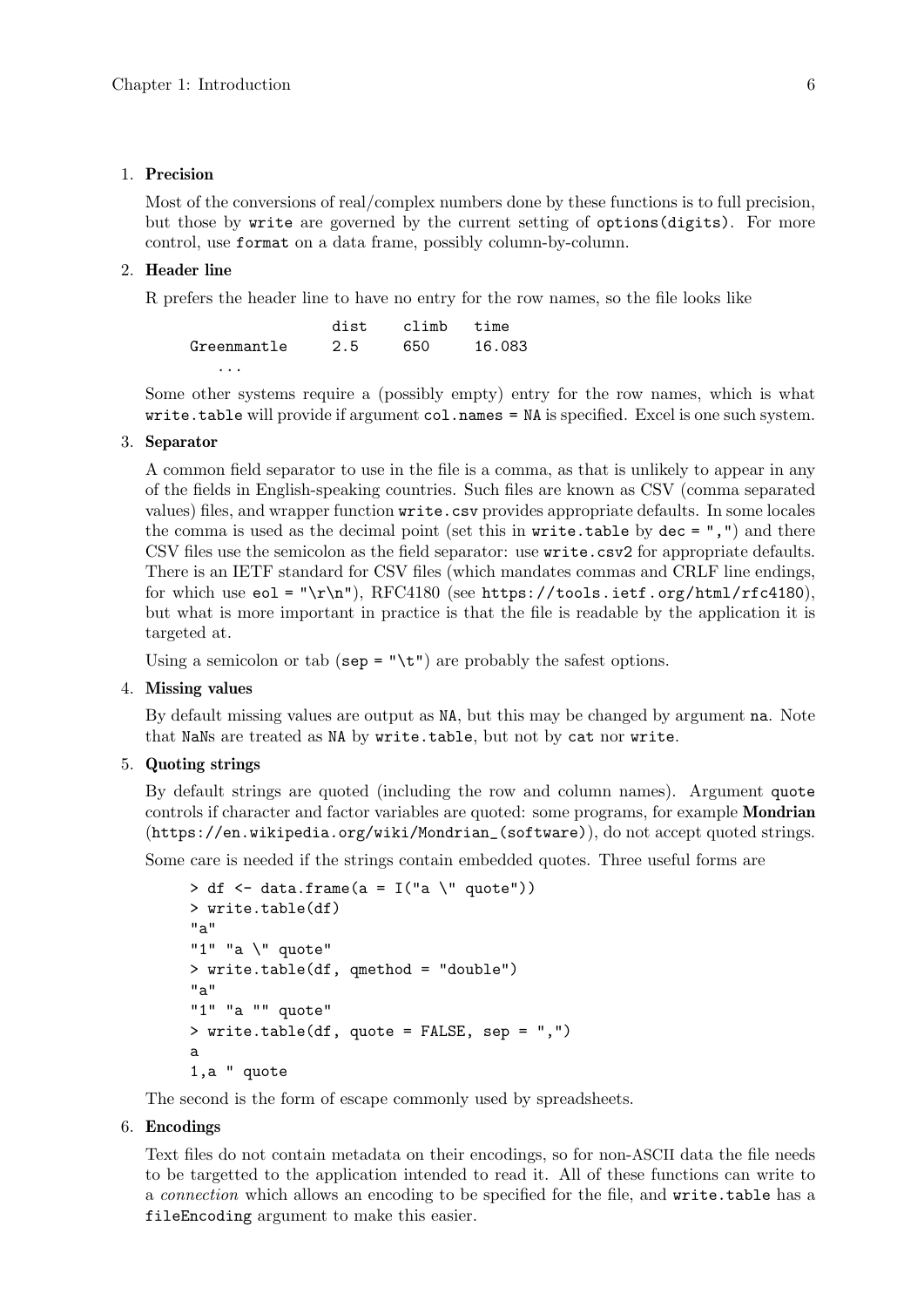<span id="page-10-0"></span>The hard part is to know what file encoding to use. For use on Windows, it is best to use what Windows calls 'Unicode'<sup>2</sup>, that is "UTF-16LE". Using UTF-8 is a good way to make portable files that will not easily be confused with any other encoding, but even macOS applications (where UTF-8 is the system encoding) may not recognize them, and Windows applications are most unlikely to. Apparently Excel:mac 2004/8 expected .csv files in "macroman" encoding (the encoding used in much earlier versions of Mac OS).

Function write.matrix in package MASS (<https://CRAN.R-project.org/package=MASS>) provides a specialized interface for writing matrices, with the option of writing them in blocks and thereby reducing memory usage.

It is possible to use sink to divert the standard R output to a file, and thereby capture the output of (possibly implicit) print statements. This is not usually the most efficient route, and the options(width) setting may need to be increased.

Function write.foreign in package foreign ([https: / / CRAN . R-project . org /](https://CRAN.R-project.org/package=foreign) [package=foreign](https://CRAN.R-project.org/package=foreign)) uses write.table to produce a text file and also writes a code file that will read this text file into another statistical package. There is currently support for export to SAS, SPSS and Stata.

### 1.3 XML

When reading data from text files, it is the responsibility of the user to know and to specify the conventions used to create that file, e.g. the comment character, whether a header line is present, the value separator, the representation for missing values (and so on) described in [Section 1.2 \[Export to text files\], page 5.](#page-8-1) A markup language which can be used to describe not only content but also the structure of the content can make a file self-describing, so that one need not provide these details to the software reading the data.

The eXtensible Markup Language – more commonly known simply as XML – can be used to provide such structure, not only for standard datasets but also more complex data structures. XML is becoming extremely popular and is emerging as a standard for general data markup and exchange. It is being used by different communities to describe geographical data such as maps, graphical displays, mathematics and so on.

XML provides a way to specify the file's encoding, e.g.

```
<?xml version="1.0" encoding="UTF-8"?>
```
although it does not require it.

The **XML** (<https://CRAN.R-project.org/package=XML>) package provides general facilities for reading and writing XML documents within R. Package StatDataML ([https://CRAN.](https://CRAN.R-project.org/package=StatDataML) [R-project.org/package=StatDataML](https://CRAN.R-project.org/package=StatDataML)) on CRAN is one example building on XML ([https://](https://CRAN.R-project.org/package=XML) [CRAN.R-project.org/package=XML](https://CRAN.R-project.org/package=XML)). Another interface to the libxml2 C library is provided by package xml2 (<https://CRAN.R-project.org/package=xml2>).

yaml is another system for structuring text data, with emphasis on human-readability: it is supported by package yaml (<https://CRAN.R-project.org/package=yaml>).

<sup>2</sup> Even then, Windows applications may expect a Byte Order Mark which the implementation of iconv used by R may or may not add depending on the platform.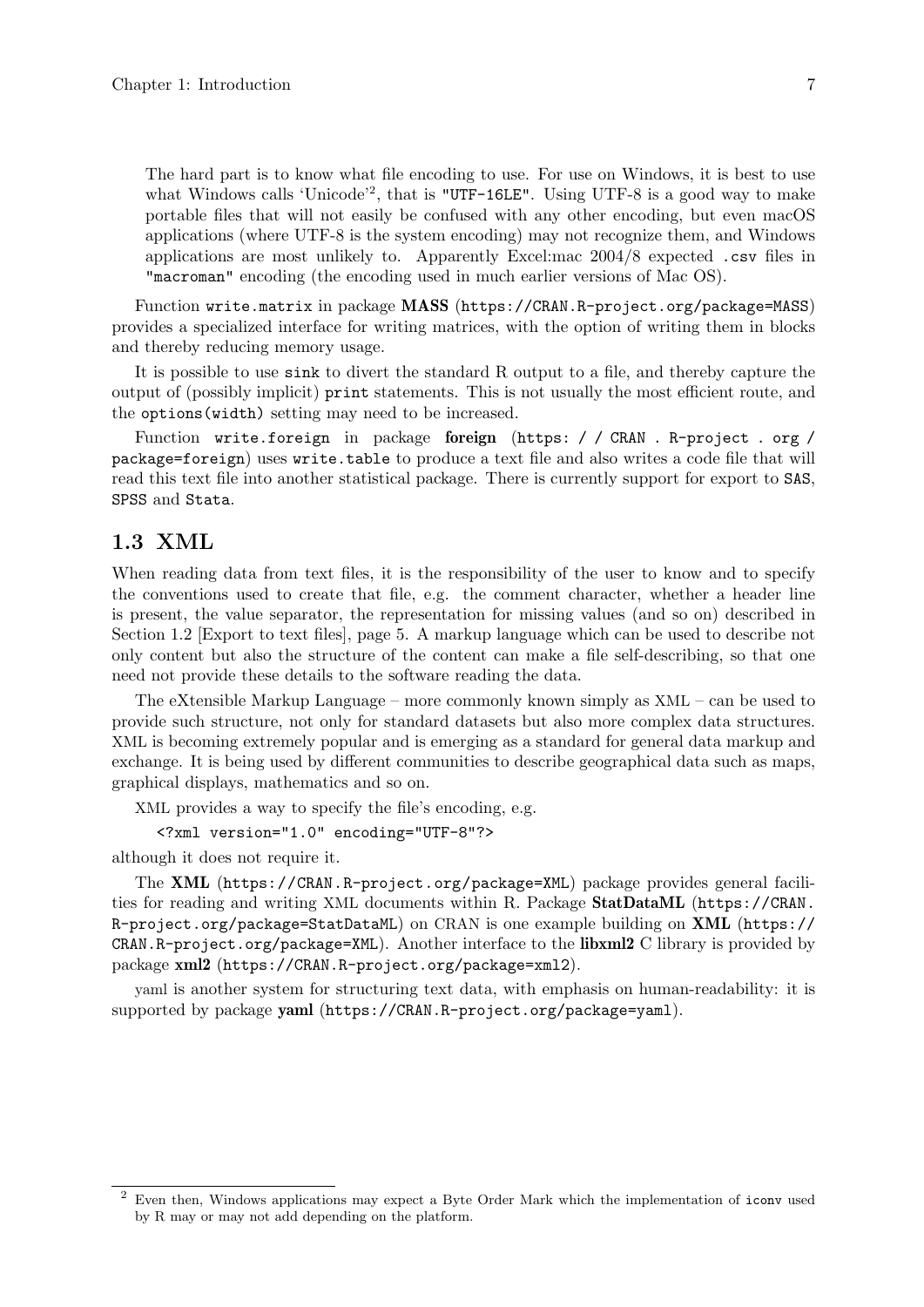### <span id="page-11-0"></span>2 Spreadsheet-like data

In [Section 1.2 \[Export to text files\], page 5,](#page-8-1) we saw a number of variations on the format of a spreadsheet-like text file, in which the data are presented in a rectangular grid, possibly with row and column labels. In this section we consider importing such files into R.

### 2.1 Variations on read.table

The function read.table is the most convenient way to read in a rectangular grid of data. Because of the many possibilities, there are several other functions that call read.table but change a group of default arguments.

Beware that read.table is an inefficient way to read in very large numerical matrices: see scan below.

Some of the issues to consider are:

#### 1. Encoding

If the file contains non-ASCII character fields, ensure that it is read in the correct encoding. This is mainly an issue for reading Latin-1 files in a UTF-8 locale, which can be done by something like

```
read.table("file.dat", fileEncoding="latin1")
```
Note that this will work in any locale which can represent Latin-1 strings, but not many Greek/Russian/Chinese/Japanese . . . locales.

#### 2. Header line

We recommend that you specify the header argument explicitly, Conventionally the header line has entries only for the columns and not for the row labels, so is one field shorter than the remaining lines. (If R sees this, it sets header  $=$  TRUE.) If presented with a file that has a (possibly empty) header field for the row labels, read it in by something like

read.table("file.dat", header = TRUE, row.names = 1)

Column names can be given explicitly via the col.names; explicit names override the header line (if present).

#### 3. Separator

Normally looking at the file will determine the field separator to be used, but with whitespace separated files there may be a choice between the default sep = "" which uses any white space (spaces, tabs or newlines) as a separator,  $\text{sep} = "$  " and  $\text{sep} = "\text{t}".$  Note that the choice of separator affects the input of quoted strings.

If you have a tab-delimited file containing empty fields be sure to use  $\text{sep} = \text{"\texttt{t}'}.$ 

#### 4. Quoting

By default character strings can be quoted by either  $\cdot$ "' or  $\cdot$ "', and in each case all the characters up to a matching quote are taken as part of the character string. The set of valid quoting characters (which might be none) is controlled by the quote argument. For  $\epsilon$ ep = "\n" the default is changed to quote = "".

If no separator character is specified, quotes can be escaped within quoted strings by immediately preceding them by  $\vee$ , C-style.

If a separator character is specified, quotes can be escaped within quoted strings by doubling them as is conventional in spreadsheets. For example

'One string isn''t two',"one more" can be read by

read.table("testfile", sep = ",")

This does not work with the default separator.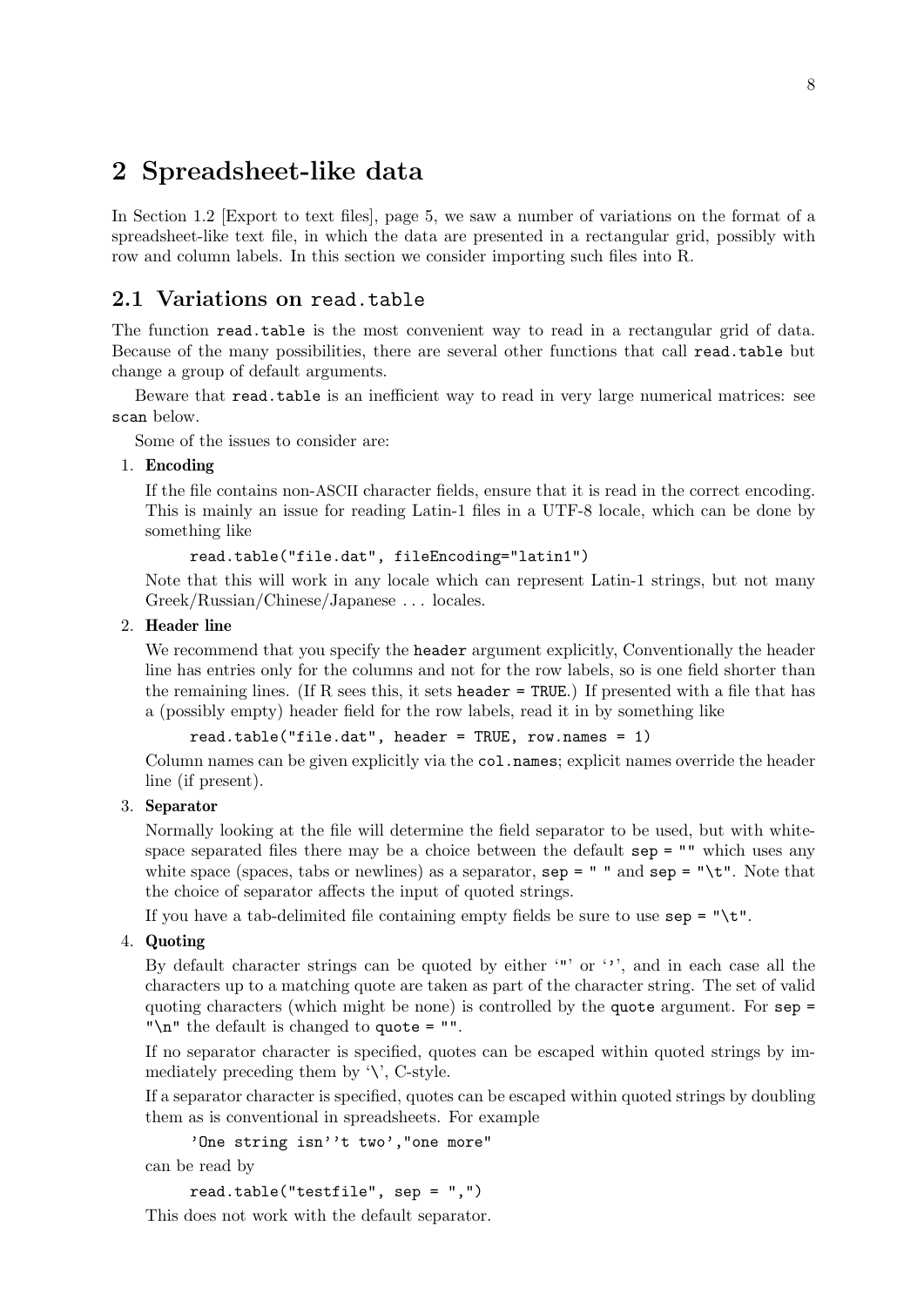#### <span id="page-12-0"></span>5. Missing values

By default the file is assumed to contain the character string NA to represent missing values, but this can be changed by the argument na.strings, which is a vector of one or more character representations of missing values.

Empty fields in numeric columns are also regarded as missing values.

In numeric columns, the values NaN, Inf and  $\text{-Inf}$  are accepted.

#### 6. Unfilled lines

It is quite common for a file exported from a spreadsheet to have all trailing empty fields (and their separators) omitted. To read such files set fill = TRUE.

#### 7. White space in character fields

If a separator is specified, leading and trailing white space in character fields is regarded as part of the field. To strip the space, use argument strip.white = TRUE.

#### 8. Blank lines

By default, read.table ignores empty lines. This can be changed by setting blank.lines.skip = FALSE, which will only be useful in conjunction with fill = TRUE, perhaps to use blank rows to indicate missing cases in a regular layout.

#### 9. Classes for the variables

Unless you take any special action, read.table reads all the columns as character vectors and then tries to select a suitable class for each variable in the data frame. It tries in turn logical, integer, numeric and complex, moving on if any entry is not missing and cannot be converted.<sup>1</sup> If all of these fail, the variable is converted to a factor.

Arguments colClasses and as.is provide greater control. Specifying as.is = TRUE suppresses conversion of character vectors to factors (only). Using colClasses allows the desired class to be set for each column in the input: it will be faster and use less memory.

Note that colClasses and as. is are specified per column, not per variable, and so include the column of row names (if any).

#### 10. Comments

By default, read.table uses '#' as a comment character, and if this is encountered (except in quoted strings) the rest of the line is ignored. Lines containing only white space and a comment are treated as blank lines.

If it is known that there will be no comments in the data file, it is safer (and may be faster) to use comment.char = "".

#### 11. Escapes

Many OSes have conventions for using backslash as an escape character in text files, but Windows does not (and uses backslash in path names). It is optional in R whether such conventions are applied to data files.

Both read.table and scan have a logical argument allowEscapes. This is false by default, and backslashes are then only interpreted as (under circumstances described above) escaping quotes. If this set to be true, C-style escapes are interpreted, namely the control characters  $\a, \b, \f, \n, \r, \t, \v$  and octal and hexadecimal representations like \040 and \0x2A. Any other escaped character is treated as itself, including backslash. Note that Unicode escapes such as \uxxxx are never interpreted.

#### 12. Encoding

This can be specified by the fileEncoding argument, for example

fileEncoding = "UCS-2LE" # Windows 'Unicode' files

 $^{\rm 1}$  This is normally fast as looking at the first entry rules out most of the possibilities.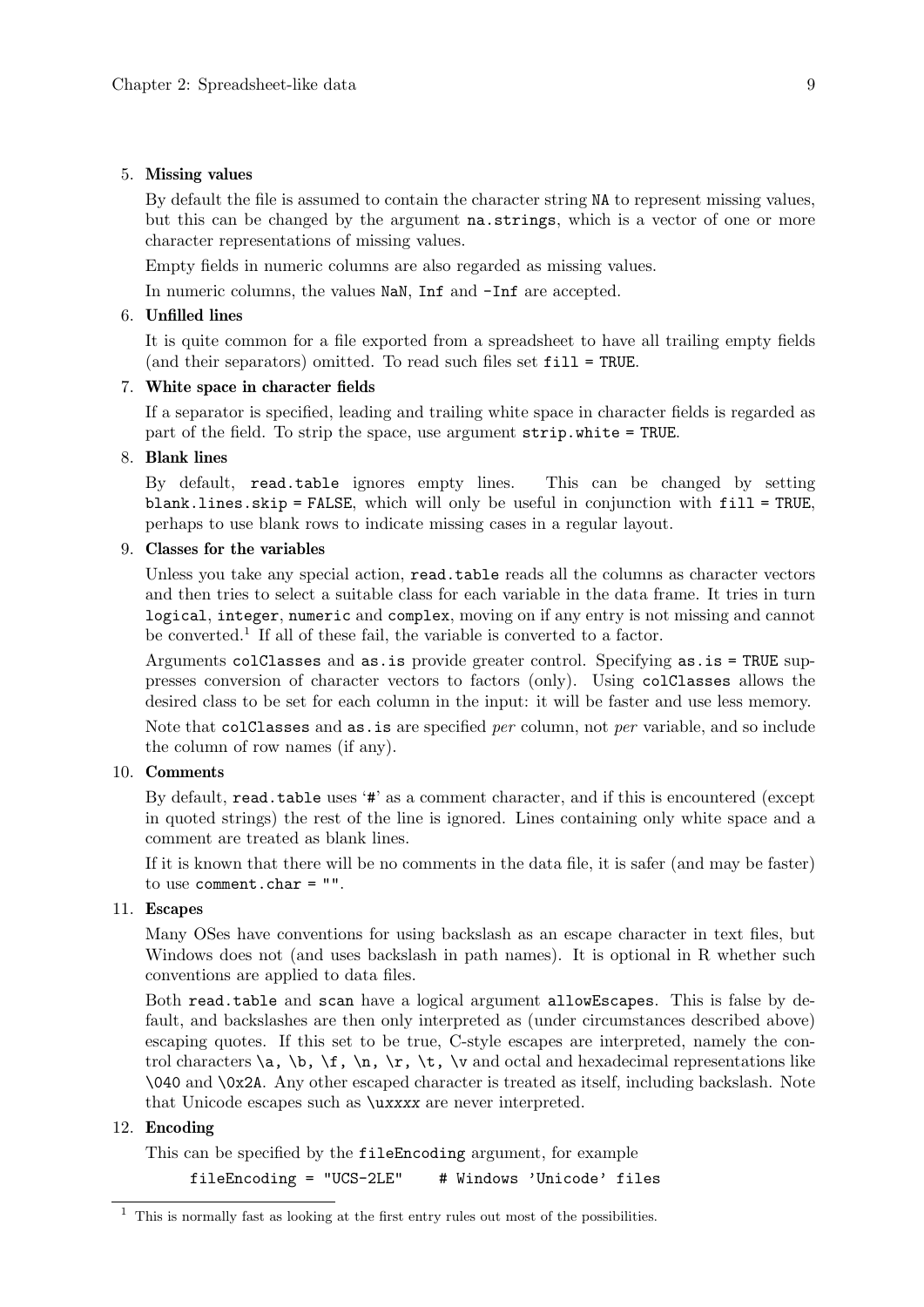#### fileEncoding = "UTF-8"

<span id="page-13-0"></span>If you know (correctly) the file's encoding this will almost always work. However, we know of one exception, UTF-8 files with a BOM. Some people claim that UTF-8 files should never have a BOM, but some software (apparently including Excel:mac) uses them, and many Unix-alike OSes do not accept them. So faced with a file which file reports as

intro.dat: UTF-8 Unicode (with BOM) text

it can be read on Windows by

read.table("intro.dat", fileEncoding = "UTF-8")

but on a Unix-alike might need

```
read.table("intro.dat", fileEncoding = "UTF-8-BOM")
```
(This would most likely work without specifying an encoding in a UTF-8 locale.)

Convenience functions read.csv and read.delim provide arguments to read.table appropriate for CSV and tab-delimited files exported from spreadsheets in English-speaking locales. The variations read.csv2 and read.delim2 are appropriate for use in those locales where the comma is used for the decimal point and (for read.csv2) for spreadsheets which use semicolons to separate fields.

If the options to read.table are specified incorrectly, the error message will usually be of the form

```
Error in scan(file = file, what = what, sep = sep, :line 1 did not have 5 elements
```
or

```
Error in read.table("files.dat", header = TRUE) :
       more columns than column names
```
This may give enough information to find the problem, but the auxiliary function count.fields can be useful to investigate further.

Efficiency can be important when reading large data grids. It will help to specify comment.char = "", colClasses as one of the atomic vector types (logical, integer, numeric, complex, character or perhaps raw) for each column, and to give nrows, the number of rows to be read (and a mild over-estimate is better than not specifying this at all). See the examples in later sections.

### 2.2 Fixed-width-format files

Sometimes data files have no field delimiters but have fields in pre-specified columns. This was very common in the days of punched cards, and is still sometimes used to save file space.

Function read. furthermodes a simple way to read such files, specifying a vector of field widths. The function reads the file into memory as whole lines, splits the resulting character strings, writes out a temporary tab-separated file and then calls read.table. This is adequate for small files, but for anything more complicated we recommend using the facilities of a language like perl to pre-process the file.

Function read.fortran is a similar function for fixed-format files, using Fortran-style column specifications.

### 2.3 Data Interchange Format (DIF)

An old format sometimes used for spreadsheet-like data is DIF, or Data Interchange format.

Function read.DIF provides a simple way to read such files. It takes arguments similar to read.table for assigning types to each of the columns.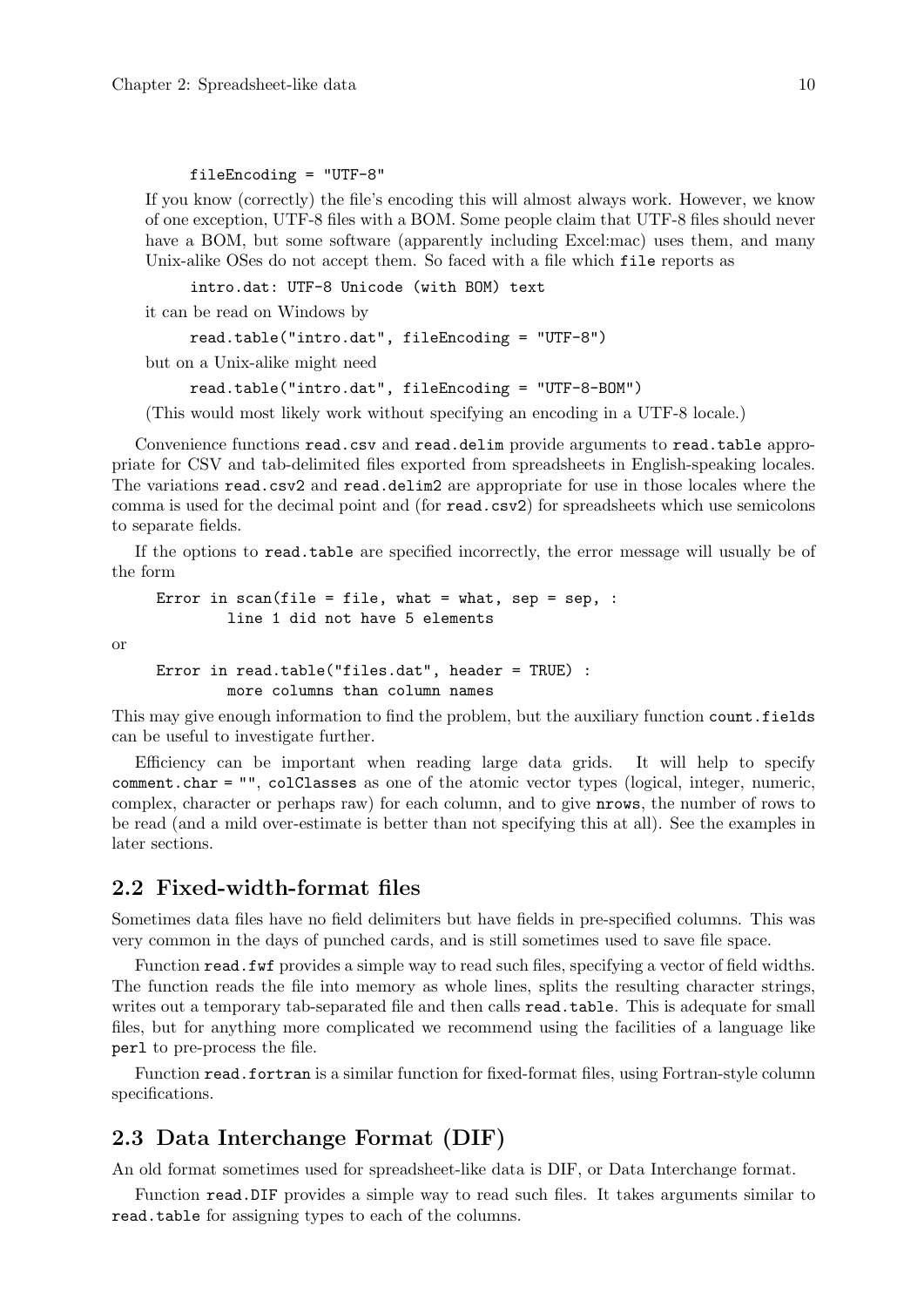<span id="page-14-0"></span>On Windows, spreadsheet programs often store spreadsheet data copied to the clipboard in this format; read.DIF("clipboard") can read it from there directly. It is slightly more robust than read.table("clipboard") in handling spreadsheets with empty cells.

### 2.4 Using scan directly

Both read.table and read.fwf use scan to read the file, and then process the results of scan. They are very convenient, but sometimes it is better to use scan directly.

Function scan has many arguments, most of which we have already covered under read.table. The most crucial argument is what, which specifies a list of modes of variables to be read from the file. If the list is named, the names are used for the components of the returned list. Modes can be numeric, character or complex, and are usually specified by an example, e.g. 0, "" or 0i. For example

```
cat("2 3 5 7", "11 13 17 19", file="ex.dat", sep="\n")
scan(file="ex.dat", what=list(x=0, y="", z=0), flush=TRUE)
```
returns a list with three components and discards the fourth column in the file.

There is a function readLines which will be more convenient if all you want is to read whole lines into R for further processing.

One common use of scan is to read in a large matrix. Suppose file matrix.dat just contains the numbers for a 200 x 2000 matrix. Then we can use

```
A \leftarrow matrix(scan("matrix.dat", n = 200*2000), 200, 2000, byrow = TRUE)
```
On one test this took 1 second (under Linux, 3 seconds under Windows on the same machine) whereas

```
A <- as.matrix(read.table("matrix.dat"))
```
took 10 seconds (and more memory), and

```
A \leftarrow as.matrix(read.table("matrix.dat", header = FALSE, nrows = 200,
                            comment.char = "", colClasses = "numeric"))
```
took 7 seconds. The difference is almost entirely due to the overhead of reading 2000 separate short columns: were they of length 2000, scan took 9 seconds whereas read.table took 18 if used efficiently (in particular, specifying colClasses) and 125 if used naively.

Note that timings can depend on the type read and the data. Consider reading a million distinct integers:

```
writeLines(as.character((1+1e6):2e6), "ints.dat")
xi \leftarrow scan("ints.dat", what = integer(0), n = 1e6) # 0.77sxn \leftarrow scan("ints.dat", what = numeric(0), n=1e6) # 0.93sxc <- scan("ints.dat", what=character(0), n=1e6) # 0.85s
xf \leftarrow as.factor(xc) # 2.2s
DF \le read.table("ints.dat") \qquad # 4.5s
```
and a million examples of a small set of codes:

```
code <- c("LMH", "SJC", "CHCH", "SPC", "SOM")
writeLines(sample(code, 1e6, replace=TRUE), "code.dat")
y \leq -\text{scan}("code.dat", what=character(0), n=1e6) # 0.44syf \leftarrow as.factor(y) # 0.21s
DF < - read.table("code.dat") \# 4.9sDF \le read.table("code.dat", nrows=1e6) \qquad # 3.6s
```
Note that these timings depend heavily on the operating system (the basic reads in Windows take at least as twice as long as these Linux times) and on the precise state of the garbage collector.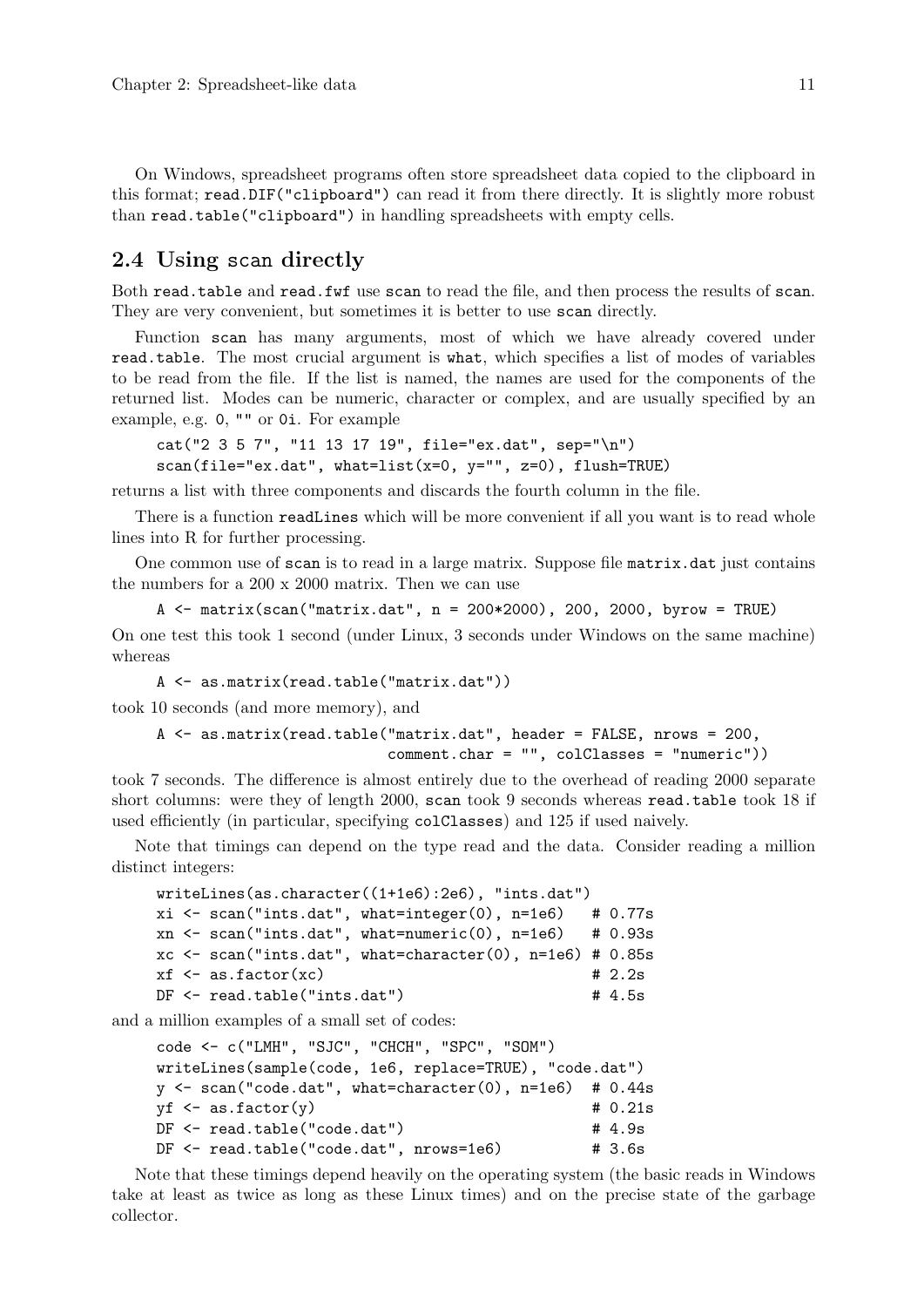### <span id="page-15-0"></span>2.5 Re-shaping data

Sometimes spreadsheet data is in a compact format that gives the covariates for each subject followed by all the observations on that subject. R's modelling functions need observations in a single column. Consider the following sample of data from repeated MRI brain measurements

| Status | Age            | V1 | V2    | VЗ          | V4          |
|--------|----------------|----|-------|-------------|-------------|
|        | P 23646 45190  |    | 50333 | 55166 56271 |             |
|        | CC 26174 35535 |    | 38227 | 37911 41184 |             |
|        | CC 27723 25691 |    | 25712 | 26144 26398 |             |
|        | CC 27193 30949 |    | 29693 |             | 29754 30772 |
|        | CC 24370 50542 |    | 51966 |             | 54341 54273 |
|        | CC 28359 58591 |    | 58803 |             | 59435 61292 |
|        | CC 25136 45801 |    | 45389 |             | 47197 47126 |
|        |                |    |       |             |             |

There are two covariates and up to four measurements on each subject. The data were exported from Excel as a file mr.csv.

We can use stack to help manipulate these data to give a single response.

```
zz <- read.csv("mr.csv", strip.white = TRUE)
zzz \le cbind(zz[gl(nrow(zz), 1, 4*nrow(zz)), 1:2], stack(zz[, 3:6]))
```
with result

|  | 45190                                                                                      | V1                             |
|--|--------------------------------------------------------------------------------------------|--------------------------------|
|  |                                                                                            | V1                             |
|  | 25691                                                                                      | V1                             |
|  | 30949                                                                                      | V1                             |
|  | 50542                                                                                      | V <sub>1</sub>                 |
|  | 58591                                                                                      | V <sub>1</sub>                 |
|  | 45801                                                                                      | V1                             |
|  | 50333                                                                                      | V2                             |
|  | P 23646<br>CC 26174<br>CC 27723<br>CC 27193<br>CC 24370<br>CC 28359<br>CC 25136<br>P 23646 | Status Age values ind<br>35535 |

```
...
```
...

Function unstack goes in the opposite direction, and may be useful for exporting data. Another way to do this is to use the function reshape, by

```
> reshape(zz, idvar="id",timevar="var",
 varying=list(c("V1","V2","V3","V4")),direction="long")
   Status Age var V1 id
1.1 P 23646 1 45190 1
2.1 CC 26174 1 35535 2
3.1 CC 27723 1 25691 3
4.1 CC 27193 1 30949 4
5.1 CC 24370 1 50542 5
6.1 CC 28359 1 58591 6
7.1 CC 25136 1 45801 7
1.2 P 23646 2 50333 1
2.2 CC 26174 2 38227 2
```
The reshape function has a more complicated syntax than stack but can be used for data where the 'long' form has more than the one column in this example. With direction="wide", reshape can also perform the opposite transformation.

Some people prefer the tools in packages reshape ([https: / / CRAN . R-project . org /](https://CRAN.R-project.org/package=reshape) [package=reshape](https://CRAN.R-project.org/package=reshape)), reshape2 (<https://CRAN.R-project.org/package=reshape2>) and [plyr](https://CRAN.R-project.org/package=plyr) (<https://CRAN.R-project.org/package=plyr>).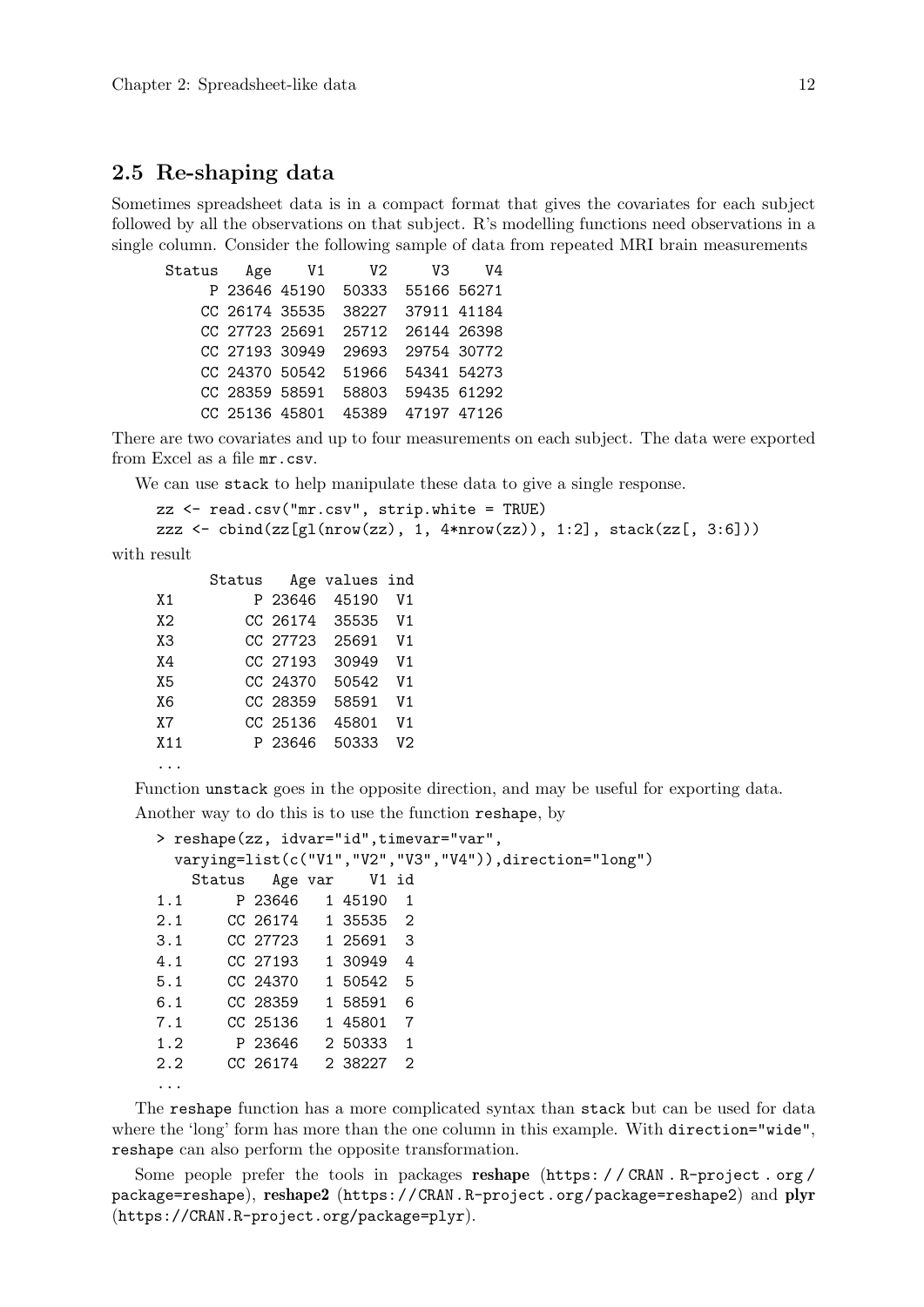#### <span id="page-16-0"></span>2.6 Flat contingency tables

Displaying higher-dimensional contingency tables in array form typically is rather inconvenient. In categorical data analysis, such information is often represented in the form of bordered twodimensional arrays with leading rows and columns specifying the combination of factor levels corresponding to the cell counts. These rows and columns are typically "ragged" in the sense that labels are only displayed when they change, with the obvious convention that rows are read from top to bottom and columns are read from left to right. In R, such "flat" contingency tables can be created using ftable, which creates objects of class "ftable" with an appropriate print method.

As a simple example, consider the R standard data set UCBAdmissions which is a 3 dimensional contingency table resulting from classifying applicants to graduate school at UC Berkeley for the six largest departments in 1973 classified by admission and sex.

| > data(UCBAdmissions)   |        |                  |  |  |                         |  |
|-------------------------|--------|------------------|--|--|-------------------------|--|
| > ftable(UCBAdmissions) |        |                  |  |  |                         |  |
|                         |        | Dept A B C D E F |  |  |                         |  |
| Admit Gender            |        |                  |  |  |                         |  |
| Admitted Male           |        |                  |  |  | 512 353 120 138 53 22   |  |
|                         | Female |                  |  |  | 89 17 202 131 94 24     |  |
| Rejected Male           |        |                  |  |  | 313 207 205 279 138 351 |  |
|                         | Female |                  |  |  | 19 8 391 244 299 317    |  |

The printed representation is clearly more useful than displaying the data as a 3-dimensional array.

There is also a function **read.ftable** for reading in flat-like contingency tables from files. This has additional arguments for dealing with variants on how exactly the information on row and column variables names and levels is represented. The help page for read.ftable has some useful examples. The flat tables can be converted to standard contingency tables in array form using as.table.

Note that flat tables are characterized by their "ragged" display of row (and maybe also column) labels. If the full grid of levels of the row variables is given, one should instead use read.table to read in the data, and create the contingency table from this using xtabs.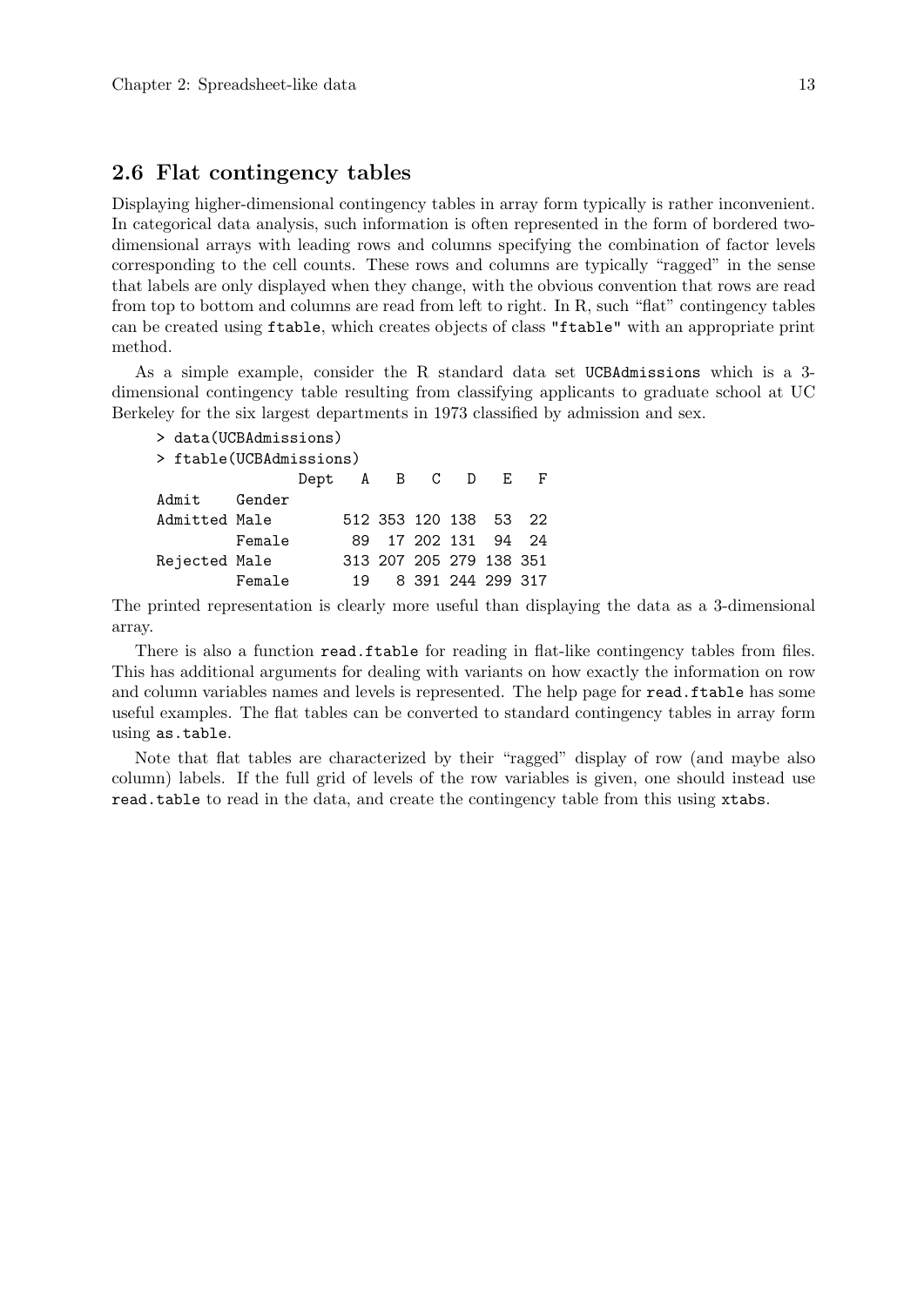### <span id="page-17-0"></span>3 Importing from other statistical systems

In this chapter we consider the problem of reading a binary data file written by another statistical system. This is often best avoided, but may be unavoidable if the originating system is not available.

In all cases the facilities described were written for data files from specific versions of the other system (often in the early 2000s), and have not necessarily been updated for the most recent versions of the other system.

### 3.1 EpiInfo, Minitab, S-PLUS, SAS, SPSS, Stata, Systat

The recommended package foreign (<https://CRAN.R-project.org/package=foreign>) provides import facilities for files produced by these statistical systems, and for export to Stata. In some cases these functions may require substantially less memory than read.table would. write.foreign (See [Section 1.2 \[Export to text files\], page 5\)](#page-8-1) provides an export mechanism with support currently for SAS, SPSS and Stata.

EpiInfo versions 5 and 6 stored data in a self-describing fixed-width text format. read.epiinfo will read these .REC files into an R data frame. EpiData also produces data in this format.

Function read.mtp imports a 'Minitab Portable Worksheet'. This returns the components of the worksheet as an R list.

Function read.xport reads a file in SAS Transport (XPORT) format and return a list of data frames. If SAS is available on your system, function read.ssd can be used to create and run a SAS script that saves a SAS permanent dataset (.ssd or .sas7bdat) in Transport format. It then calls read.xport to read the resulting file. (Package Hmisc ([https://CRAN.R-project.](https://CRAN.R-project.org/package=Hmisc) [org/package=Hmisc](https://CRAN.R-project.org/package=Hmisc)) has a similar function sas.get, also running SAS.) For those without access to SAS but running on Windows, the SAS System Viewer (a zero-cost download) can be used to open SAS datasets and export them to e.g. .csv format.

Function read.S which can read binary objects produced by S-PLUS 3.x, 4.x or 2000 on (32-bit) Unix or Windows (and can read them on a different OS). This is able to read many but not all S objects: in particular it can read vectors, matrices and data frames and lists containing those.

Function data.restore reads S-PLUS data dumps (created by data.dump) with the same restrictions (except that dumps from the Alpha platform can also be read). It should be possible to read data dumps from S-PLUS 5.x and later written with data.dump(oldStyle=T).

If you have access to S-PLUS, it is usually more reliable to dump the object(s) in S-PLUS and source the dump file in R. For S-PLUS 5.x and later you may need to use  $\text{dump}(\ldots,$ oldStyle=T), and to read in very large objects it may be preferable to use the dump file as a batch script rather than use the source function.

Function read.spss can read files created by the 'save' and 'export' commands in SPSS. It returns a list with one component for each variable in the saved data set. SPSS variables with value labels are optionally converted to R factors.

SPSS Data Entry is an application for creating data entry forms. By default it creates data files with extra formatting information that read.spss cannot handle, but it is possible to export the data in an ordinary SPSS format.

Some third-party applications claim to produce data 'in SPSS format' but with differences in the formats: read.spss may or may not be able to handle these.

Stata .dta files are a binary file format. Files from versions 5 up to 12 of Stata can be read and written by functions read.dta and write.dta. Stata variables with value labels are optionally converted to (and from) R factors. For Stata versions 13 and later see CRAN packages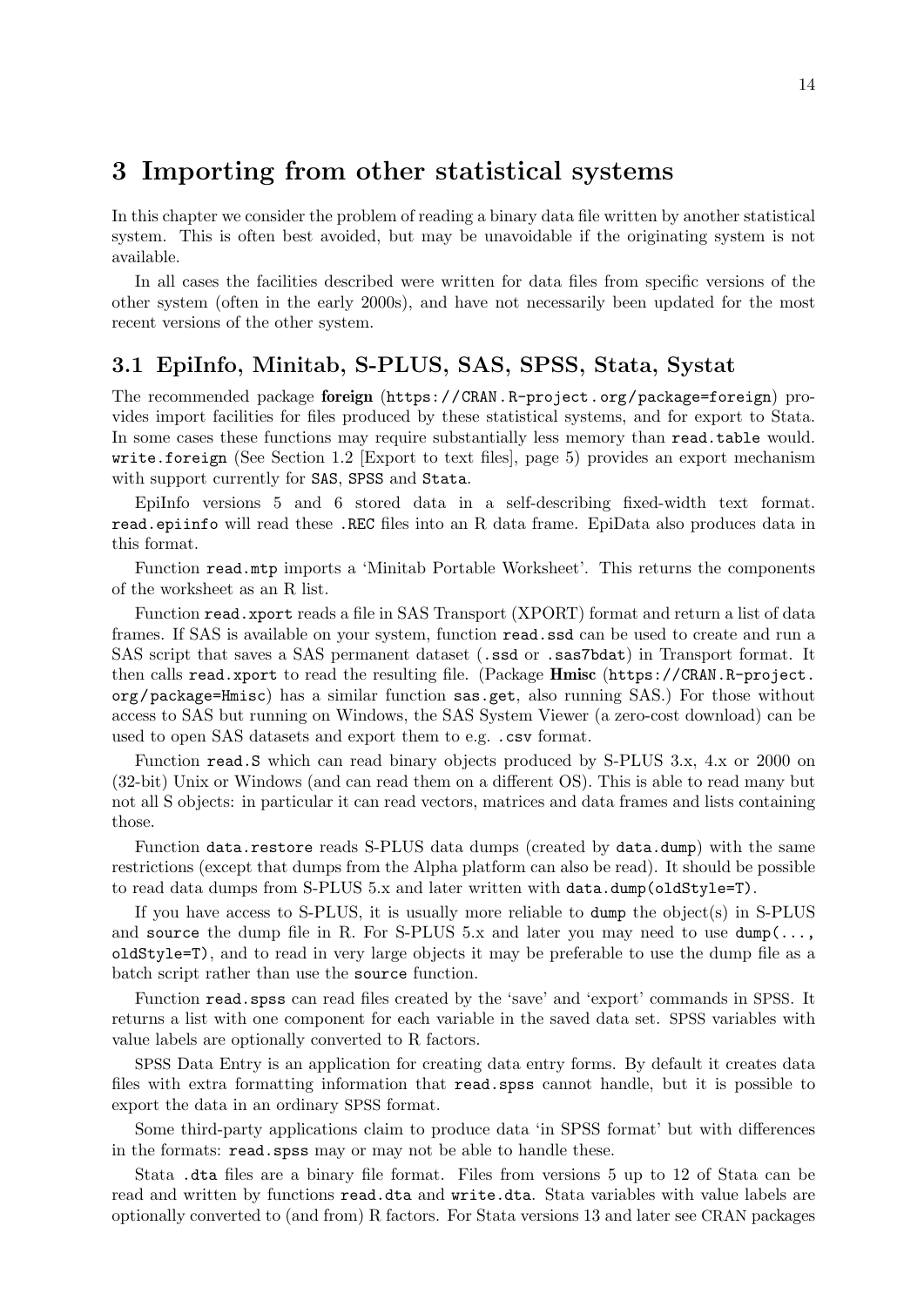<span id="page-18-0"></span>readstata13 (<https://CRAN.R-project.org/package=readstata13>) and haven ([https://](https://CRAN.R-project.org/package=haven) [CRAN.R-project.org/package=haven](https://CRAN.R-project.org/package=haven)).

read.systat reads those Systat SAVE files that are rectangular data files (mtype = 1) written on little-endian machines (such as from Windows). These have extension .sys or (more recently) .syd.

### 3.2 Octave

Octave is a numerical linear algebra system ([http: / / www . octave . org](http://www.octave.org)), and function read.octave in package foreign (<https://CRAN.R-project.org/package=foreign>) can read in files in Octave text data format created using the Octave command save -ascii, with support for most of the common types of variables, including the standard atomic (real and complex scalars, matrices, and N-d arrays, strings, ranges, and boolean scalars and matrices) and recursive (structs, cells, and lists) ones.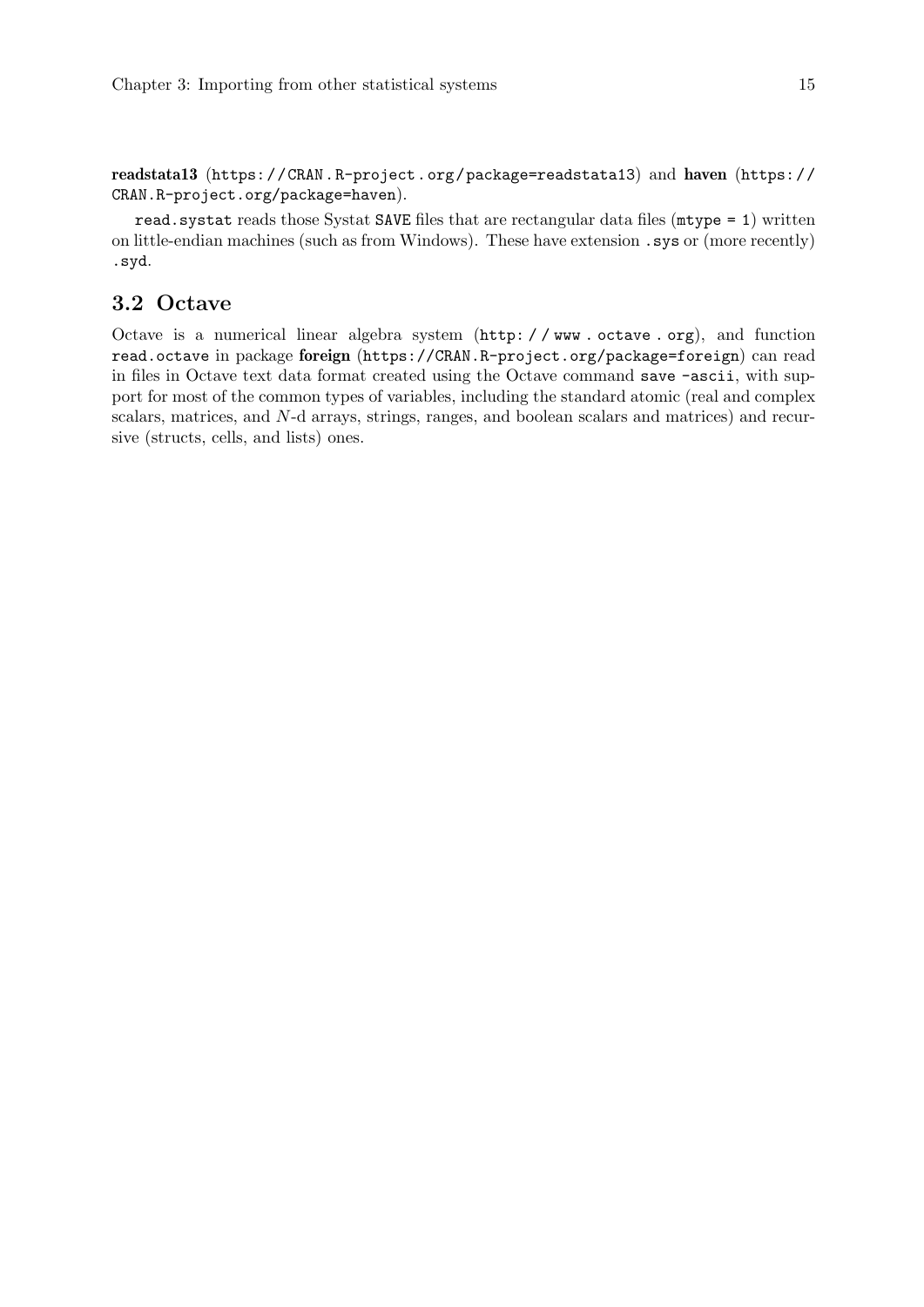### <span id="page-19-0"></span>4 Relational databases

### 4.1 Why use a database?

There are limitations on the types of data that R handles well. Since all data being manipulated by R are resident in memory, and several copies of the data can be created during execution of a function, R is not well suited to extremely large data sets. Data objects that are more than a (few) hundred megabytes in size can cause R to run out of memory, particularly on a 32-bit operating system.

R does not easily support concurrent access to data. That is, if more than one user is accessing, and perhaps updating, the same data, the changes made by one user will not be visible to the others.

R does support persistence of data, in that you can save a data object or an entire worksheet from one session and restore it at the subsequent session, but the format of the stored data is specific to R and not easily manipulated by other systems.

Database management systems (DBMSs) and, in particular, relational DBMSs (RDBMSs) are designed to do all of these things well. Their strengths are

- 1. To provide fast access to selected parts of large databases.
- 2. Powerful ways to summarize and cross-tabulate columns in databases.
- 3. Store data in more organized ways than the rectangular grid model of spreadsheets and R data frames.
- 4. Concurrent access from multiple clients running on multiple hosts while enforcing security constraints on access to the data.
- 5. Ability to act as a server to a wide range of clients.

The sort of statistical applications for which DBMS might be used are to extract a 10% sample of the data, to cross-tabulate data to produce a multi-dimensional contingency table, and to extract data group by group from a database for separate analysis.

Increasingly OSes are themselves making use of DBMSs for these reasons, so it is nowadays likely that one will be already installed on your (non-Windows) OS. Akonadi ([https://en.](https://en.wikipedia.org/wiki/Akonadi) [wikipedia.org/wiki/Akonadi](https://en.wikipedia.org/wiki/Akonadi)) is used by KDE4 to store personal information. Several macOS applications, including Mail and Address Book, use SQLite.

### 4.2 Overview of RDBMSs

Traditionally there had been large (and expensive) commercial RDBMSs ([Informix \(](http://www.informix.com)http:// [www.informix.com](http://www.informix.com)); Oracle (<https://www.oracle.com>); Sybase (<http://www.sybase.com>); IBM's DB2 (<http://www.ibm.com/db2>); Microsoft SQL Server ([https://www.microsoft.com/](https://www.microsoft.com/SQL/default.mspx)  $\texttt{SQL/default.mspx)}$  $\texttt{SQL/default.mspx)}$  $\texttt{SQL/default.mspx)}$  on Windows) and academic and small-system databases (such as  $\text{MySQL}^1,$ PostgreSQL, Microsoft Access, ...), the former marked out by much greater emphasis on data security features. The line is blurring, with MySQL and PostgreSQL having more and more high-end features, and free 'express' versions being made available for the commercial DBMSs.

There are other commonly used data sources, including spreadsheets, non-relational databases and even text files (possibly compressed). Open Database Connectivity (ODBC) is a standard to use all of these data sources. It originated on Windows (see [https: / / msdn .](https://msdn.microsoft.com/en-us/library/ms710252%28v=vs.85%29.aspx) [microsoft.com/en-us/library/ms710252%28v=vs.85%29.aspx](https://msdn.microsoft.com/en-us/library/ms710252%28v=vs.85%29.aspx)) but is also implemented on Linux/Unix/macOS.

<sup>1</sup> and forks, notably MariaDB.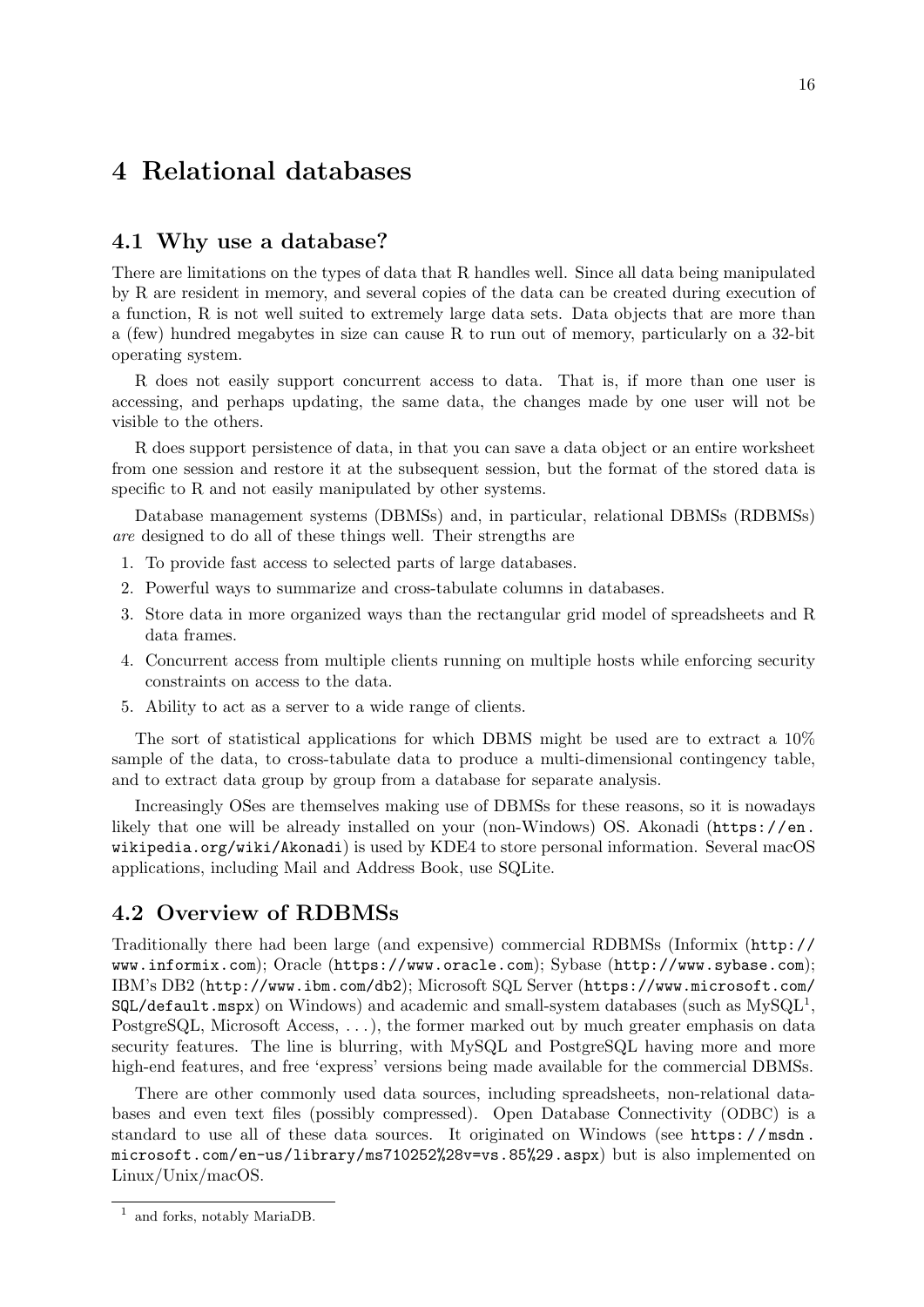<span id="page-20-0"></span>All of the packages described later in this chapter provide clients to client/server databases. The database can reside on the same machine or (more often) remotely. There is an ISO standard (in fact several: SQL92 is ISO/IEC 9075, also known as ANSI X3.135-1992, and SQL99 is coming into use) for an interface language called SQL (Structured Query Language, sometimes pronounced 'sequel': see Bowman et al. 1996 and Kline and Kline 2001) which these DBMSs support to varying degrees.

#### 4.2.1 SQL queries

The more comprehensive R interfaces generate SQL behind the scenes for common operations, but direct use of SQL is needed for complex operations in all. Conventionally SQL is written in upper case, but many users will find it more convenient to use lower case in the R interface functions.

A relational DBMS stores data as a database of tables (or relations) which are rather similar to R data frames, in that they are made up of columns or fields of one type (numeric, character, date, currency,  $\ldots$ ) and rows or records containing the observations for one entity.

SQL 'queries' are quite general operations on a relational database. The classical query is a SELECT statement of the type

SELECT State, Murder FROM USArrests WHERE Rape > 30 ORDER BY Murder

SELECT t.sch, c.meanses, t.sex, t.achieve FROM student as t, school as c WHERE t.sch = c.id SELECT sex, COUNT(\*) FROM student GROUP BY sex

SELECT sch, AVG(sestat) FROM student GROUP BY sch LIMIT 10

The first of these selects two columns from the R data frame USArrests that has been copied across to a database table, subsets on a third column and asks the results be sorted. The second performs a database join on two tables student and school and returns four columns. The third and fourth queries do some cross-tabulation and return counts or averages. (The five aggregation functions are COUNT( $*$ ) and SUM, MAX, MIN and AVG, each applied to a single column.)

SELECT queries use FROM to select the table, WHERE to specify a condition for inclusion (or more than one condition separated by AND or OR), and ORDER BY to sort the result. Unlike data frames, rows in RDBMS tables are best thought of as unordered, and without an ORDER BY statement the ordering is indeterminate. You can sort (in lexicographical order) on more than one column by separating them by commas. Placing DESC after an ORDER BY puts the sort in descending order.

SELECT DISTINCT queries will only return one copy of each distinct row in the selected table.

The GROUP BY clause selects subgroups of the rows according to the criterion. If more than one column is specified (separated by commas) then multi-way cross-classifications can be summarized by one of the five aggregation functions. A HAVING clause allows the select to include or exclude groups depending on the aggregated value.

If the SELECT statement contains an ORDER BY statement that produces a unique ordering, a LIMIT clause can be added to select (by number) a contiguous block of output rows. This can be useful to retrieve rows a block at a time. (It may not be reliable unless the ordering is unique, as the LIMIT clause can be used to optimize the query.)

There are queries to create a table (CREATE TABLE, but usually one copies a data frame to the database in these interfaces), INSERT or DELETE or UPDATE data. A table is destroyed by a DROP TABLE 'query'.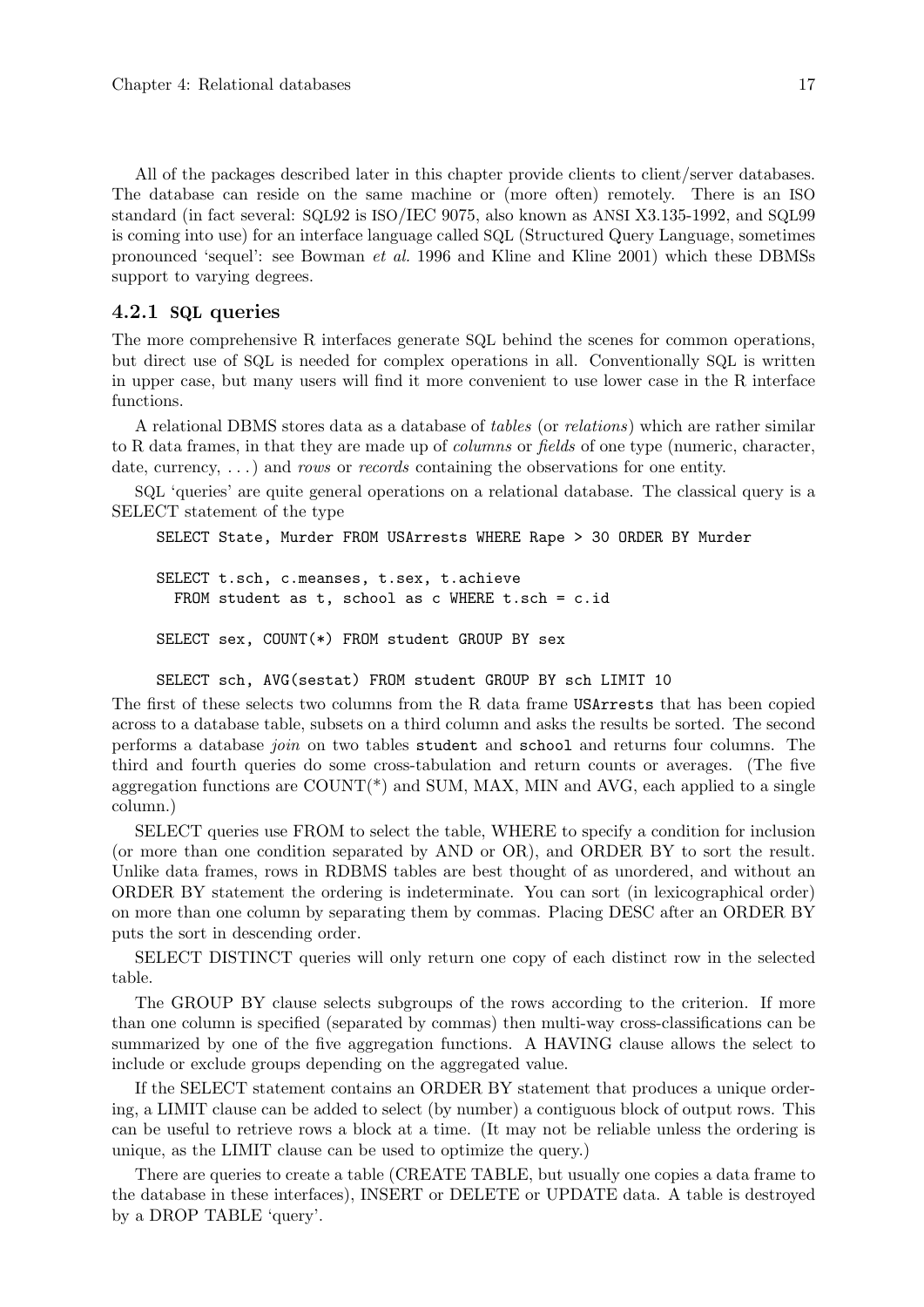<span id="page-21-0"></span>Kline and Kline (2001) discuss the details of the implementation of SQL in Microsoft SQL Server 2000, Oracle, MySQL and PostgreSQL.

#### 4.2.2 Data types

Data can be stored in a database in various data types. The range of data types is DBMS-specific, but the SQL standard defines many types, including the following that are widely implemented (often not by the SQL name).

float(p) Real number, with optional precision. Often called real or double or double precision.

integer 32-bit integer. Often called int.

smallint 16-bit integer

character(n)

fixed-length character string. Often called char.

character varying $(n)$ 

variable-length character string. Often called varchar. Almost always has a limit of 255 chars.

boolean true or false. Sometimes called bool or bit.

| date | calendar date |  |
|------|---------------|--|
|      |               |  |

time time of day

timestamp

date and time

There are variants on time and timestamp, with timezone. Other types widely implemented are text and blob, for large blocks of text and binary data, respectively.

The more comprehensive of the R interface packages hide the type conversion issues from the user.

### 4.3 R interface packages

There are several packages available on CRAN to help R communicate with DBMSs. They provide different levels of abstraction. Some provide means to copy whole data frames to and from databases. All have functions to select data within the database via SQL queries, and to retrieve the result as a whole as a data frame or in pieces (usually as groups of rows).

All except RODBC ([https: / / CRAN . R-project . org / package=RODBC](https://CRAN.R-project.org/package=RODBC)) are tied to one DBMS, but there has been a proposal for a unified 'front-end' package DBI ([https://CRAN.](https://CRAN.R-project.org/package=DBI) [R-project.org/package=DBI](https://CRAN.R-project.org/package=DBI)) (<https://developer.r-project.org/db>) in conjunction with a 'back-end', the most developed of which is RMySQL ([https: / / CRAN . R-project . org /](https://CRAN.R-project.org/package=RMySQL) [package=RMySQL](https://CRAN.R-project.org/package=RMySQL)). Also on CRAN are the back-ends ROracle ([https://CRAN.R-project.org/](https://CRAN.R-project.org/package=ROracle) [package=ROracle](https://CRAN.R-project.org/package=ROracle)), RPostgreSQL ([https: / / CRAN . R-project . org / package=RPostgreSQL](https://CRAN.R-project.org/package=RPostgreSQL)) and RSQLite (<https://CRAN.R-project.org/package=RSQLite>) (which works with the bundled DBMS SQLite, <https://www.sqlite.org>) and RJDBC ([https://CRAN.R-project.org/](https://CRAN.R-project.org/package=RJDBC) [package=RJDBC](https://CRAN.R-project.org/package=RJDBC)) (which uses Java and can connect to any DBMS that has a JDBC driver).

PL/R (http://www.joeconway.com/plr/ (<http://www.joeconway.com/plr/>)) is a project to embed R into PostgreSQL.

Package RMongo (<https://CRAN.R-project.org/package=RMongo>) provides an R interface to a Java client for 'MongoDB' (<https://en.wikipedia.org/wiki/MongoDB>) databases, which are queried using JavaScript rather than SQL. Package mongolite ([https://CRAN.R-project.](https://CRAN.R-project.org/package=mongolite) [org/package=mongolite](https://CRAN.R-project.org/package=mongolite)) is another client using mongodb's C driver.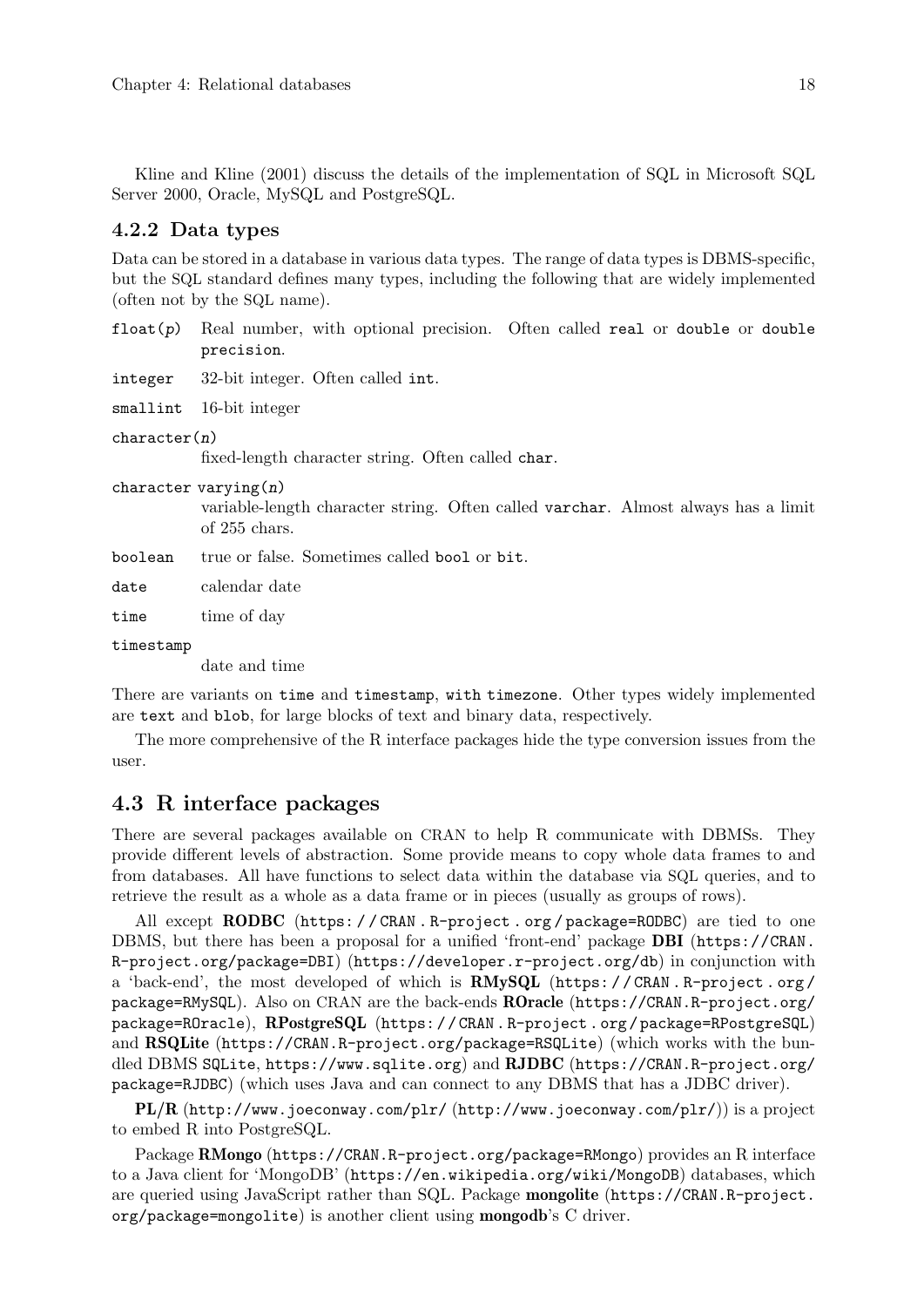#### <span id="page-22-0"></span>4.3.1 Packages using DBI

Package RMySQL (<https://CRAN.R-project.org/package=RMySQL>) on CRAN provides an interface to the MySQL database system (see <https://www.mysql.com> and Dubois, 2000) or its fork MariaDB (see <https://mariadb.org/>). The description here applies to versions 0.5-0 and later: earlier versions had a substantially different interface. The current version requires the DBI (<https://CRAN.R-project.org/package=DBI>) package, and this description will apply with minor changes to all the other back-ends to **DBI** ([https://CRAN.R-project.](https://CRAN.R-project.org/package=DBI) [org/package=DBI](https://CRAN.R-project.org/package=DBI)).

MySQL exists on Unix/Linux/macOS and Windows: there is a 'Community Edition' released under GPL but commercial licenses are also available. MySQL was originally a 'light and lean' database. (It preserves the case of names where the operating file system is case-sensitive, so not on Windows.)

The call dbDriver("MySQL") returns a database connection manager object, and then a call to dbConnect opens a database connection which can subsequently be closed by a call to the generic function dbDisconnect. Use dbDriver("Oracle"), dbDriver("PostgreSQL") or dbDriver("SQLite") with those DBMSs and packages ROracle ([https: / / CRAN .](https://CRAN.R-project.org/package=ROracle) [R-project . org / package=ROracle](https://CRAN.R-project.org/package=ROracle)), RPostgreSQL ([https: / / CRAN . R-project . org /](https://CRAN.R-project.org/package=RPostgreSQL) [package=RPostgreSQL](https://CRAN.R-project.org/package=RPostgreSQL)) or RSQLite ([https: / / CRAN . R-project . org / package=RSQLite](https://CRAN.R-project.org/package=RSQLite)) respectively.

SQL queries can be sent by either dbSendQuery or dbGetQuery. dbGetquery sends the query and retrieves the results as a data frame. dbSendQuery sends the query and returns an object of class inheriting from "DBIResult" which can be used to retrieve the results, and subsequently used in a call to dbClearResult to remove the result.

Function fetch is used to retrieve some or all of the rows in the query result, as a list. The function dbHasCompleted indicates if all the rows have been fetched, and dbGetRowCount returns the number of rows in the result.

These are convenient interfaces to read/write/test/delete tables in the database. dbReadTable and dbWriteTable copy to and from an R data frame, mapping the row names of the data frame to the field row\_names in the MySQL table.

```
> library(RMySQL) # will load DBI as well
## open a connection to a MySQL database
> con <- dbConnect(dbDriver("MySQL"), dbname = "test")
## list the tables in the database
> dbListTables(con)
## load a data frame into the database, deleting any existing copy
> data(USArrests)
> dbWriteTable(con, "arrests", USArrests, overwrite = TRUE)
TRUE
> dbListTables(con)
[1] "arrests"
## get the whole table
> dbReadTable(con, "arrests")
             Murder Assault UrbanPop Rape
Alabama 13.2 236 58 21.2
Alaska 10.0 263 48 44.5
Arizona 8.1 294 80 31.0
Arkansas 8.8 190 50 19.5
...
## Select from the loaded table
> dbGetQuery(con, paste("select row_names, Murder from arrests",
                      "where Rape > 30 order by Murder"))
  row_names Murder
1 Colorado 7.9
2 Arizona 8.1<br>3 California 9.0
3 California
4 Alaska 10.0
```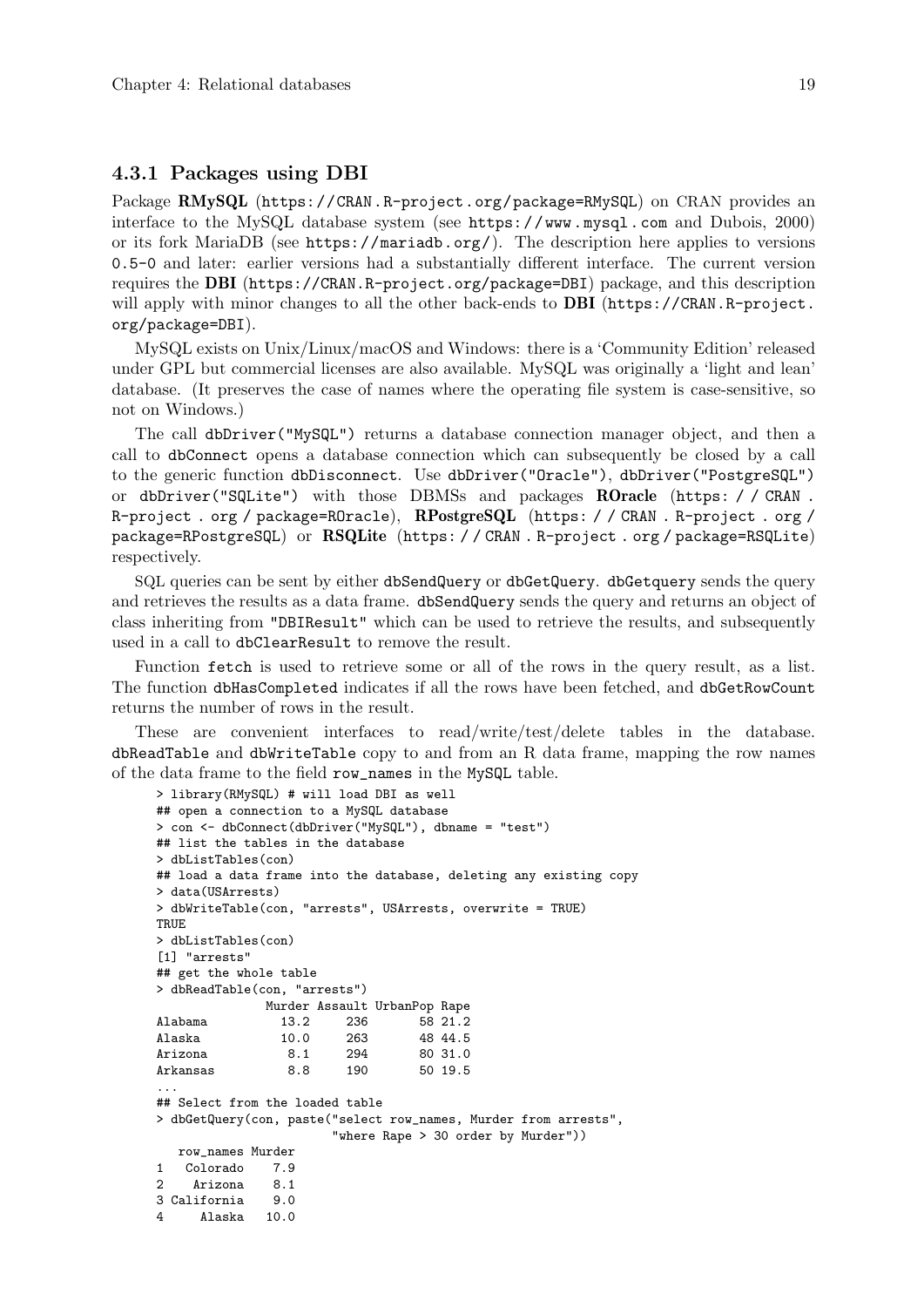<span id="page-23-0"></span>5 New Mexico 11.4 6 Michigan 12.1 7 Nevada 12.2 8 Florida 15.4 > dbRemoveTable(con, "arrests") > dbDisconnect(con)

### <span id="page-23-1"></span>4.3.2 Package RODBC

Package RODBC (<https://CRAN.R-project.org/package=RODBC>) on CRAN provides an interface to database sources supporting an ODBC interface. This is very widely available, and allows the same R code to access different database systems. RODBC ([https://CRAN.R-project.org/](https://CRAN.R-project.org/package=RODBC) [package=RODBC](https://CRAN.R-project.org/package=RODBC)) runs on Unix/Linux, Windows and macOS, and almost all database systems provide support for ODBC. We have tested Microsoft SQL Server, Access, MySQL, PostgreSQL, Oracle and IBM DB2 on Windows and MySQL, MariaDB, Oracle, PostgreSQL and SQLite on Linux.

ODBC is a client-server system, and we have happily connected to a DBMS running on a Unix server from a Windows client, and *vice versa*.

On Windows ODBC support is part of the OS. On Unix/Linux you will need an ODBC Driver Manager such as unixODBC (<http://www.unixODBC.org>) or iOBDC ([http://www.iODBC.](http://www.iODBC.org) [org](http://www.iODBC.org): this is pre-installed in macOS) and an installed driver for your database system.

Windows provides drivers not just for DBMSs but also for Excel (.xls) spreadsheets, DBase (.dbf) files and even text files. (The named applications do not need to be installed. Which file formats are supported depends on the versions of the drivers.) There are versions for Excel and Access 2007/2010 (go to <https://www.microsoft.com/en-us/download/default.aspx>, and search for 'Office ODBC', which will lead to AccessDatabaseEngine.exe), the '2007 Office System Driver' (the latter has a version for 64-bit Windows, and that will also read earlier versions).

On macOS the Actual Technologies ([https://www.actualtech.com/product\\_access.php](https://www.actualtech.com/product_access.php)) drivers provide ODBC interfaces to Access databases and to Excel spreadsheets (not including Excel 2007/2010).

Many simultaneous connections are possible. A connection is opened by a call to odbcConnect or odbcDriverConnect (which on the Windows GUI allows a database to be selected via dialog boxes) which returns a handle used for subsequent access to the database. Printing a connection will provide some details of the ODBC connection, and calling odbcGetInfo will give details on the client and server.

A connection is closed by a call to close or odbcClose, and also (with a warning) when not R object refers to it and at the end of an R session.

Details of the tables on a connection can be found using sqlTables.

Function sqlSave copies an R data frame to a table in the database, and sqlFetch copies a table in the database to an R data frame.

An SQL query can be sent to the database by a call to sqlQuery. This returns the result in an R data frame. (sqlCopy sends a query to the database and saves the result as a table in the database.) A finer level of control is attained by first calling odbcQuery and then sqlGetResults to fetch the results. The latter can be used within a loop to retrieve a limited number of rows at a time, as can function sqlFetchMore.

Here is an example using PostgreSQL, for which the ODBC driver maps column and data frame names to lower case. We use a database testdb we created earlier, and had the DSN (data source name) set up in ~/.odbc.ini under unixODBC. Exactly the same code worked using MyODBC to access a MySQL database under Linux or Windows (where MySQL also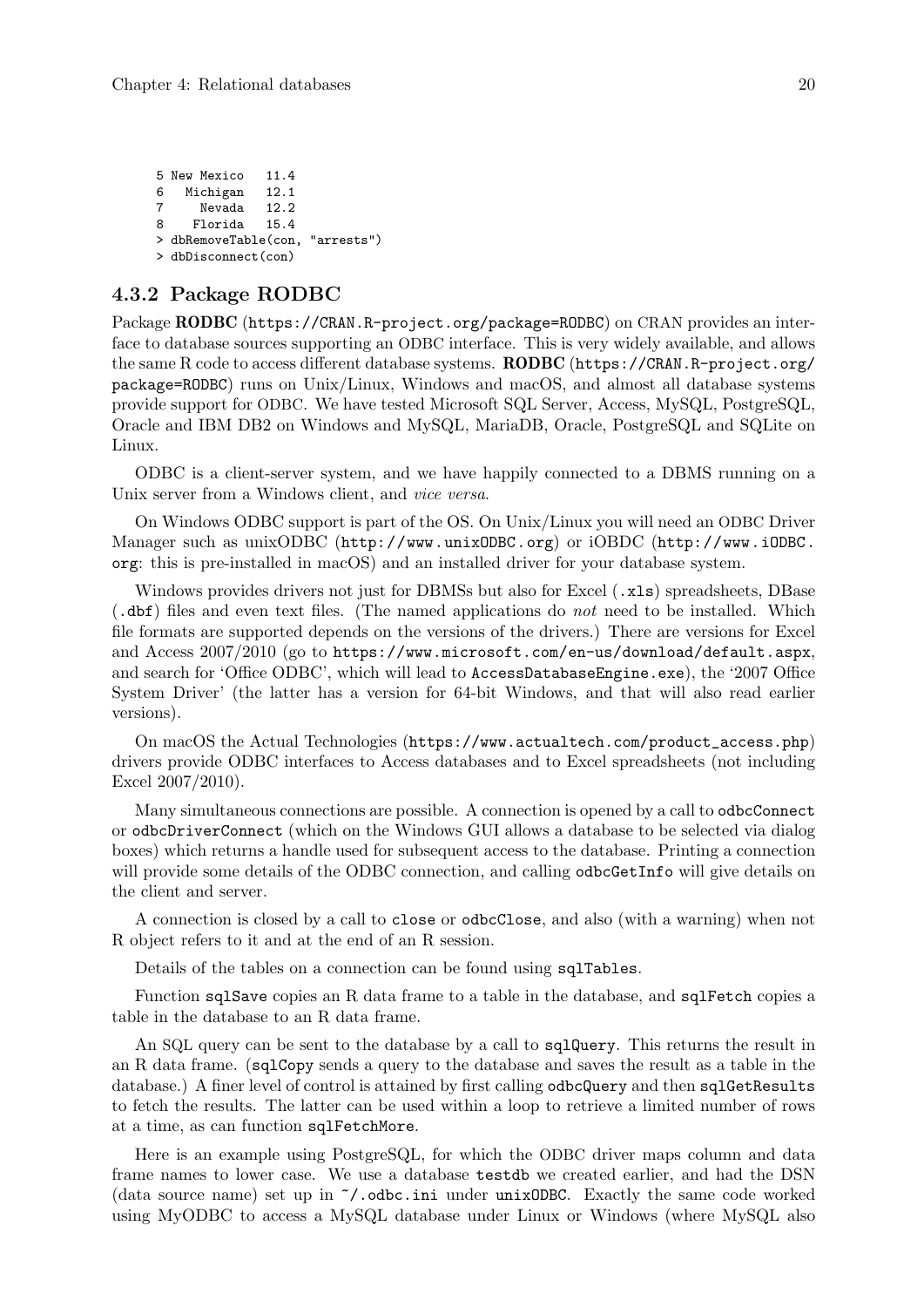<span id="page-24-0"></span>maps names to lowercase). Under Windows, DSNs are set up in the ODBC applet in the Control Panel ('Data Sources (ODBC)' in the 'Administrative Tools' section).

```
> library(RODBC)
## tell it to map names to l/case
> channel <- odbcConnect("testdb", uid="ripley", case="tolower")
## load a data frame into the database
> data(USArrests)
> sqlSave(channel, USArrests, rownames = "state", addPK = TRUE)
> rm(USArrests)
## list the tables in the database
> sqlTables(channel)
 TABLE_QUALIFIER TABLE_OWNER TABLE_NAME TABLE_TYPE REMARKS
1 usarrests TABLE
## list it
> sqlFetch(channel, "USArrests", rownames = "state")
            murder assault urbanpop rape
Alabama 13.2 236 58 21.2
Alaska 10.0 263 48 44.5
    ...
## an SQL query, originally on one line
> sqlQuery(channel, "select state, murder from USArrests
         where rape > 30 order by murder")
      state murder
1 Colorado 7.9
2 Arizona 8.1
3 California 9.0
4 Alaska 10.0
5 New Mexico 11.4
6 Michigan 12.1
7 Nevada 12.2
8 Florida
## remove the table
> sqlDrop(channel, "USArrests")
## close the connection
> odbcClose(channel)
```
As a simple example of using ODBC under Windows with a Excel spreadsheet, we can read from a spreadsheet by

```
> library(RODBC)
> channel <- odbcConnectExcel("bdr.xls")
## list the spreadsheets
> sqlTables(channel)
                         TABLE_NAME TABLE_TYPE_REMARKS
1 C:\\bdr NA Sheet1$ SYSTEM TABLE NA
2 C:\\bdr NA Sheet2$ SYSTEM TABLE NA
                            Sheet3$ SYSTEM TABLE
4 C:\\bdr NA Sheet1$Print_Area TABLE NA
## retrieve the contents of sheet 1, by either of
> sh1 <- sqlFetch(channel, "Sheet1")
> sh1 <- sqlQuery(channel, "select * from [Sheet1$]")
```
Notice that the specification of the table is different from the name returned by sqlTables: sqlFetch is able to map the differences.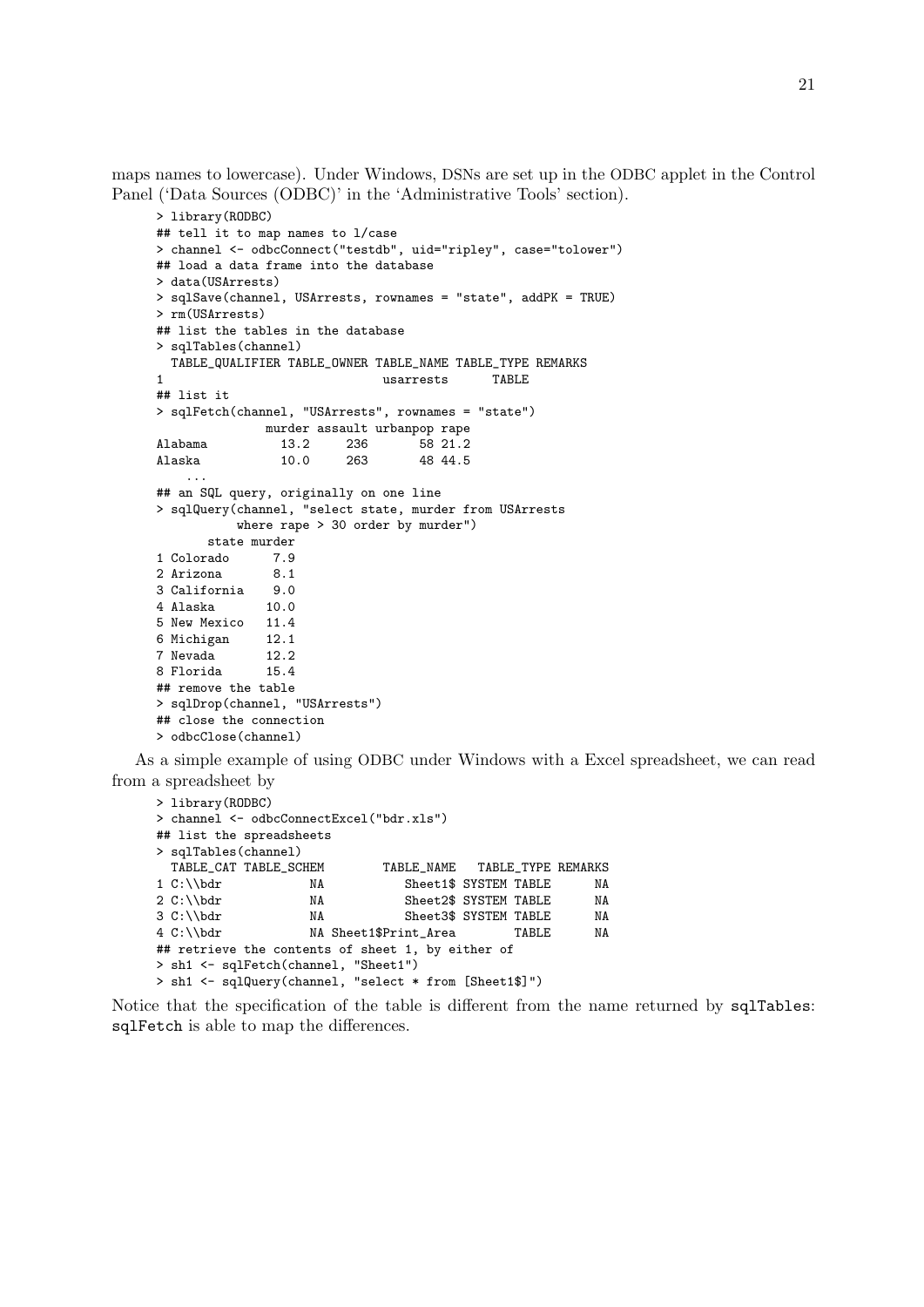### <span id="page-25-0"></span>5 Binary files

Binary connections [\(Chapter 7 \[Connections\], page 24\)](#page-27-0) are now the preferred way to handle binary files.

### 5.1 Binary data formats

Packages h5 (<https://CRAN.R-project.org/package=h5>), Bioconductor's rhdf5, [RNetCDF](https://CRAN.R-project.org/package=RNetCDF) (<https://CRAN.R-project.org/package=RNetCDF>) and ncdf4 ([https://CRAN.R-project.](https://CRAN.R-project.org/package=ncdf4) [org/package=ncdf4](https://CRAN.R-project.org/package=ncdf4)) on CRAN provide interfaces to NASA's HDF5 (Hierarchical Data Format, see <https://www.hdfgroup.org/HDF5/>) and to UCAR's netCDF data files (network Common Data Form, see <http://www.unidata.ucar.edu/software/netcdf/>).

Both of these are systems to store scientific data in array-oriented ways, including descriptions, labels, formats, units, .... HDF5 also allows *groups* of arrays, and the R interface maps lists to HDF5 groups, and can write numeric and character vectors and matrices.

NetCDF's version 4 format (confusingly, implemented in netCDF 4.1.1 and later, but not in 4.0.1) includes the use of various HDF5 formats. This is handled by package ncdf4 ([https://](https://CRAN.R-project.org/package=ncdf4) [CRAN.R-project.org/package=ncdf4](https://CRAN.R-project.org/package=ncdf4)) whereas RNetCDF ([https://CRAN.R-project.org/](https://CRAN.R-project.org/package=RNetCDF) [package=RNetCDF](https://CRAN.R-project.org/package=RNetCDF)) handles version 3 files.

The availability of software to support these formats is somewhat limited by platform, especially on Windows.

### 5.2 dBase files (DBF)

dBase was a DOS program written by Ashton-Tate and later owned by Borland which has a binary flat-file format that became popular, with file extension .dbf. It has been adopted for the 'Xbase' family of databases, covering dBase, Clipper, FoxPro and their Windows equivalents Visual dBase, Visual Objects and Visual FoxPro (see [http://www.e-bachmann.dk/docs/xbase.](http://www.e-bachmann.dk/docs/xbase.htm) [htm](http://www.e-bachmann.dk/docs/xbase.htm)). A dBase file contains a header and then a series of fields and so is most similar to an R data frame. The data itself is stored in text format, and can include character, logical and numeric fields, and other types in later versions (see for example [http://www.digitalpreservation.](http://www.digitalpreservation.gov/formats/fdd/fdd000325.shtml) [gov/formats/fdd/fdd000325.shtml](http://www.digitalpreservation.gov/formats/fdd/fdd000325.shtml) and [http://www.clicketyclick.dk/databases/xbase/](http://www.clicketyclick.dk/databases/xbase/format/index.html) [format/index.html](http://www.clicketyclick.dk/databases/xbase/format/index.html)).

Functions read.dbf and write.dbf provide ways to read and write basic DBF files on all R platforms. For Windows users odbcConnectDbase in package RODBC ([https: / / CRAN .](https://CRAN.R-project.org/package=RODBC) [R-project . org / package=RODBC](https://CRAN.R-project.org/package=RODBC)) provides more comprehensive facilities to read DBF files via Microsoft's dBase ODBC driver (and the Visual FoxPro driver can also be used via odbcDriverConnect).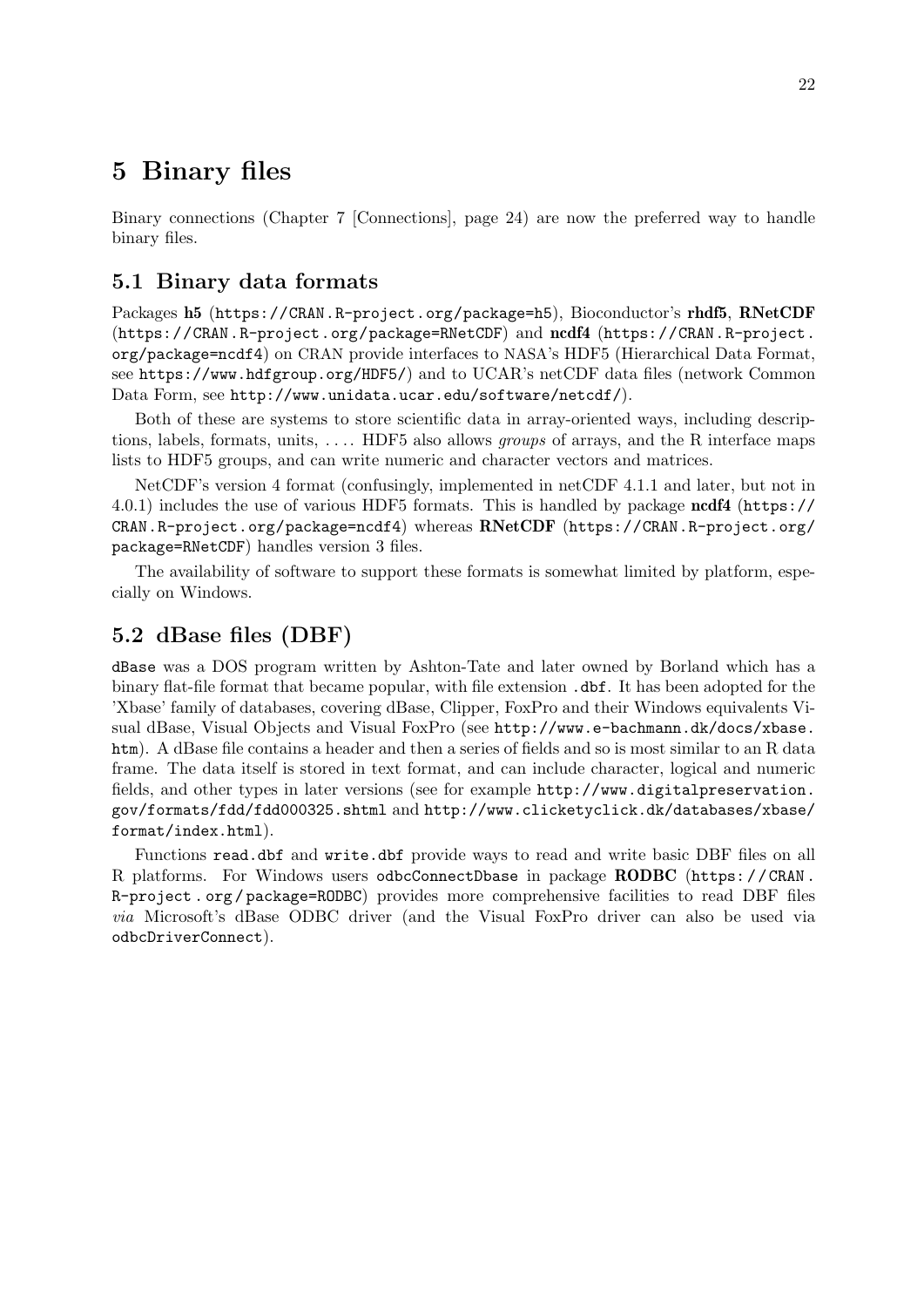### <span id="page-26-0"></span>6 Image files

A particular class of binary files are those representing images, and a not uncommon request is to read such a file into R as a matrix.

There are many formats for image files (most with lots of variants), and it may be necessary to use external conversion software to first convert the image into one of the formats for which a package currently provides an R reader. A versatile example of such software is ImageMagick and its fork GraphicsMagick. These provide command-line programs convert and gm convert to convert images from one format to another: what formats they can input is determined when they are compiled, and the supported formats can be listed by e.g. convert -list format.

Package pixmap (<https://CRAN.R-project.org/package=pixmap>) has a function read.pnm to read 'portable anymap' images in PBM (black/white), PGM (grey) and PPM (RGB colour) formats. These are also known as 'netpbm' formats.

Packages bmp (https://CRAN.R-project.org/package=bmp), jpeg (https://CRAN. [R-project.org/package=jpeg](https://CRAN.R-project.org/package=jpeg)) and png (<https://CRAN.R-project.org/package=png>) read the formats after which they are named. See also packages **biOps** ([https://CRAN.R-project.](https://CRAN.R-project.org/package=biOps) [org/package=biOps](https://CRAN.R-project.org/package=biOps)) and Momocs (<https://CRAN.R-project.org/package=Momocs>), and Bioconductor package EBImage.

TIFF is more a meta-format, a wrapper within which a very large variety of image formats can be embedded. Packages rtiff (<https://CRAN.R-project.org/package=rtiff>) and [tiff](https://CRAN.R-project.org/package=tiff) (<https://CRAN.R-project.org/package=tiff>) can read some of the sub-formats (depending on the external libtiff software against which they are compiled). There some facilities for specialized sub-formats, for example in Bioconductor package beadarray.

Raster files are common in the geographical sciences, and package rgdal ([https://CRAN.](https://CRAN.R-project.org/package=rgdal) [R-project.org/package=rgdal](https://CRAN.R-project.org/package=rgdal)) provides an interface to GDAL which provides some facilities of its own to read raster files and links to many others. Which formats it supports is determined when GDAL is compiled: use gdalDrivers () to see what these are for the build you are using. It can be useful for uncommon formats such as JPEG 2000 (which is a different format from JPEG, and not currently supported in the macOS nor Windows binary versions of rgdal ([https://](https://CRAN.R-project.org/package=rgdal) [CRAN.R-project.org/package=rgdal](https://CRAN.R-project.org/package=rgdal))).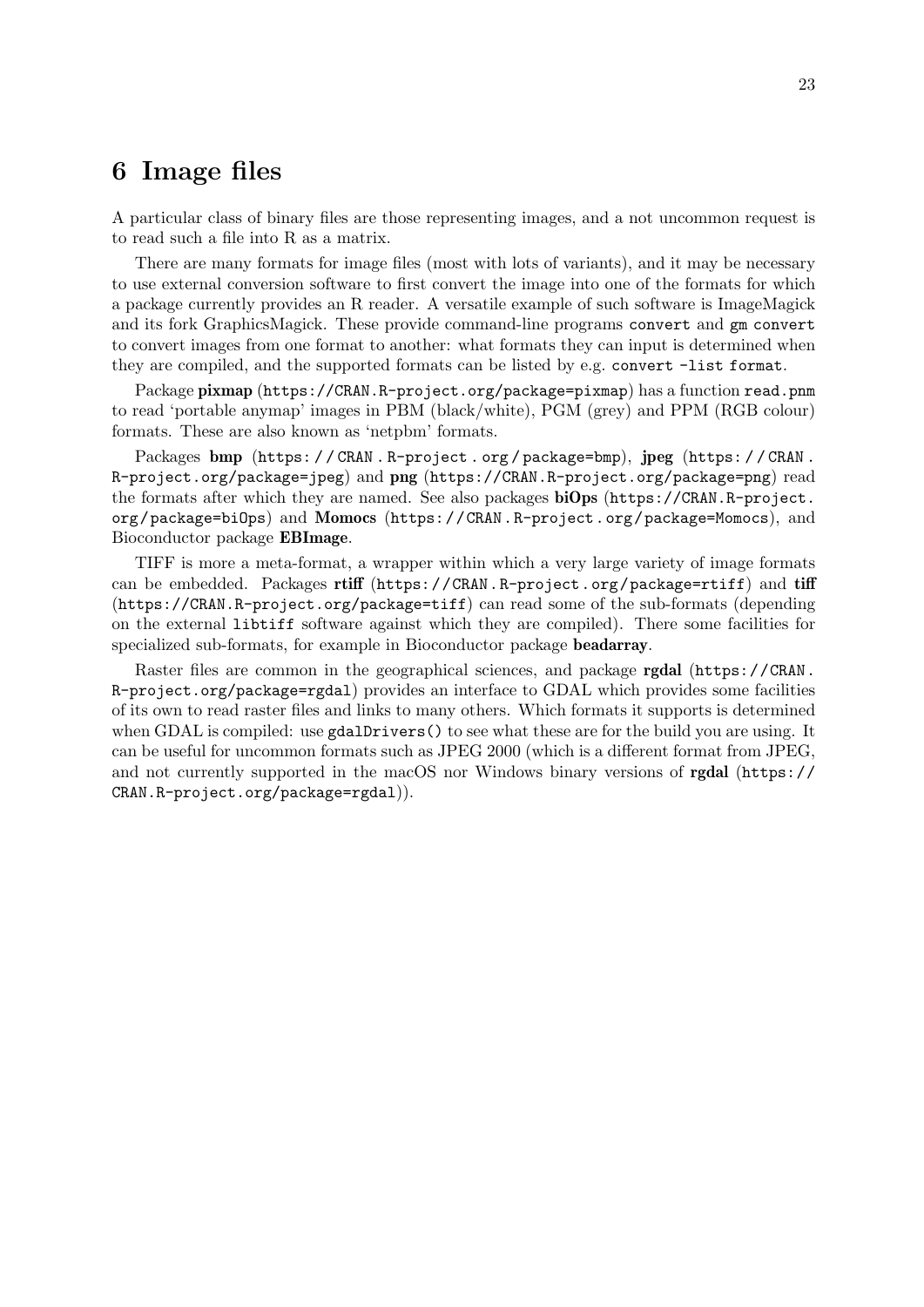### <span id="page-27-0"></span>7 Connections

Connections are used in R in the sense of Chambers  $(1998)$  and Ripley  $(2001)$ , a set of functions to replace the use of file names by a flexible interface to file-like objects.

### 7.1 Types of connections

The most familiar type of connection will be a file, and file connections are created by function file. File connections can (if the OS will allow it for the particular file) be opened for reading or writing or appending, in text or binary mode. In fact, files can be opened for both reading and writing, and R keeps a separate file position for reading and writing.

Note that by default a connection is not opened when it is created. The rule is that a function using a connection should open a connection (needed) if the connection is not already open, and close a connection after use if it opened it. In brief, leave the connection in the state you found it in. There are generic functions open and close with methods to explicitly open and close connections.

Files compressed via the algorithm used by gzip can be used as connections created by the function gzfile, whereas files compressed by bzip2 can be used via bzfile.

Unix programmers are used to dealing with special files stdin, stdout and stderr. These exist as terminal connections in R. They may be normal files, but they might also refer to input from and output to a GUI console. (Even with the standard Unix R interface, stdin refers to the lines submitted from readline rather than a file.)

The three terminal connections are always open, and cannot be opened or closed. stdout and stderr are conventionally used for normal output and error messages respectively. They may normally go to the same place, but whereas normal output can be re-directed by a call to sink, error output is sent to stderr unless re-directed by sink, type="message"). Note carefully the language used here: the connections cannot be re-directed, but output can be sent to other connections.

Text connections are another source of input. They allow R character vectors to be read as if the lines were being read from a text file. A text connection is created and opened by a call to textConnection, which copies the current contents of the character vector to an internal buffer at the time of creation.

Text connections can also be used to capture R output to a character vector. textConnection can be asked to create a new character object or append to an existing one, in both cases in the user's workspace. The connection is opened by the call to textConnection, and at all times the complete lines output to the connection are available in the R object. Closing the connection writes any remaining output to a final element of the character vector.

Pipes are a special form of file that connects to another process, and pipe connections are created by the function pipe. Opening a pipe connection for writing (it makes no sense to append to a pipe) runs an OS command, and connects its standard input to whatever R then writes to that connection. Conversely, opening a pipe connection for input runs an OS command and makes its standard output available for R input from that connection.

URLs of types 'http://', 'https://', 'ftp://' and 'file://' can be read from using the function url. For convenience, file will also accept these as the file specification and call url.

Sockets can also be used as connections via function socketConnection on platforms which support Berkeley-like sockets (most Unix systems, Linux and Windows). Sockets can be written to or read from, and both client and server sockets can be used.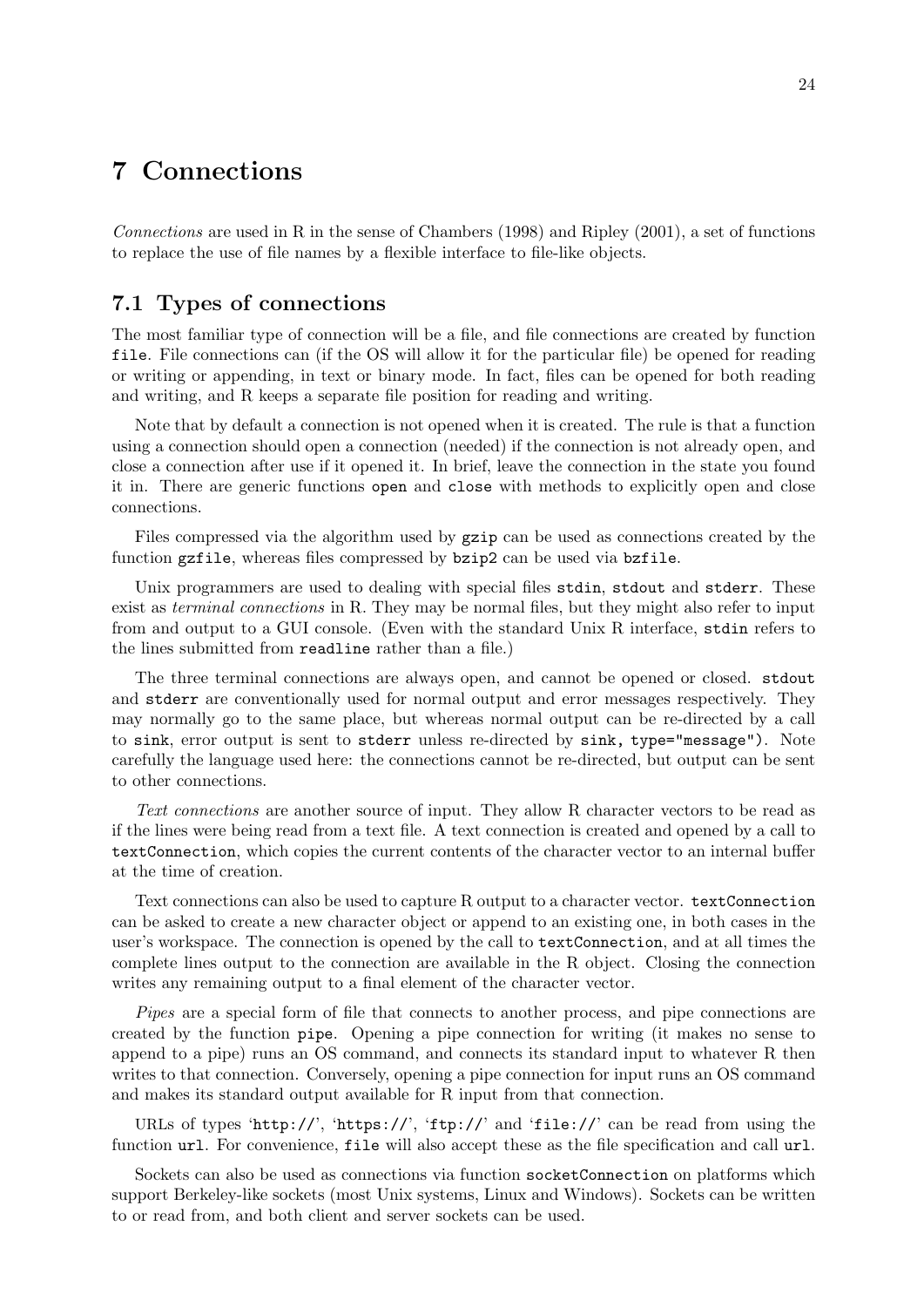### <span id="page-28-0"></span>7.2 Output to connections

We have described functions cat, write, write.table and sink as writing to a file, possibly appending to a file if argument append = TRUE, and this is what they did prior to R version 1.2.0.

The current behaviour is equivalent, but what actually happens is that when the file argument is a character string, a file connection is opened (for writing or appending) and closed again at the end of the function call. If we want to repeatedly write to the same file, it is more efficient to explicitly declare and open the connection, and pass the connection object to each call to an output function. This also makes it possible to write to pipes, which was implemented earlier in a limited way via the syntax  $file = "|cmd"$  (which can still be used).

There is a function writeLines to write complete text lines to a connection.

Some simple examples are

```
zz <- file("ex.data", "w") # open an output file connection
cat("TITLE extra line", "2 3 5 7", "", "11 13 17",
    file = zz, sep = "\n\in"cat("One more line\nu", file = zz)close(zz)
## convert decimal point to comma in output, using a pipe (Unix)
## both R strings and (probably) the shell need \ doubled
zz <- pipe(paste("sed s/\\\\./,/ >", "outfile"), "w")
cat(fromat(round(rnorm(100), 4)), sep = "\n", file = zz)
close(zz)
## now look at the output file:
file.show("outfile", delete.file = TRUE)
## capture R output: use examples from help(lm)
zz <- textConnection("ex.lm.out", "w")
sink(zz)
example(lm, prompt.echo = "> ")
sink()
close(zz)
## now 'ex.lm.out' contains the output for futher processing.
## Look at it by, e.g.,
cat(ex.lm.out, sep = "\n")
```
### 7.3 Input from connections

The basic functions to read from connections are scan and readLines. These take a character string argument and open a file connection for the duration of the function call, but explicitly opening a file connection allows a file to be read sequentially in different formats.

Other functions that call scan can also make use of connections, in particular read.table.

Some simple examples are

```
## read in file created in last examples
readLines("ex.data")
unlink("ex.data")
## read listing of current directory (Unix)
readLines(pipe("ls -1"))
```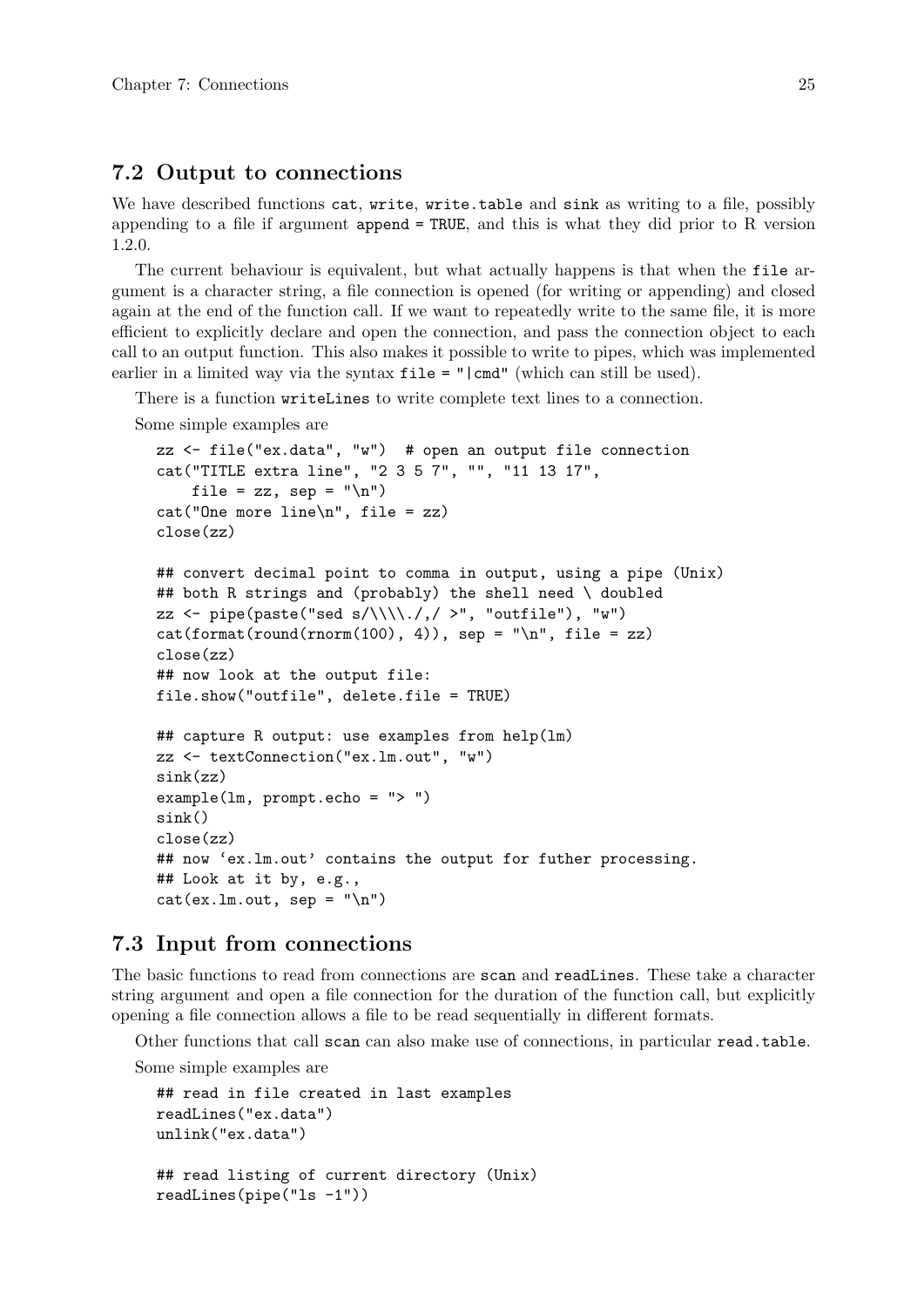```
# remove trailing commas from an input file.
# Suppose we are given a file 'data' containing
450, 390, 467, 654, 30, 542, 334, 432, 421,
357, 497, 493, 550, 549, 467, 575, 578, 342,
446, 547, 534, 495, 979, 479
# Then read this by
scan(pipe("sed -e s/,$// data"), sep=",")
```
For convenience, if the file argument specifies a FTP, HTTP or HTTPS URL, the URL is opened for reading via url. Specifying files via 'file://foo.bar' is also allowed.

### 7.3.1 Pushback

C programmers may be familiar with the ungetc function to push back a character onto a text input stream. R connections have the same idea in a more powerful way, in that an (essentially) arbitrary number of lines of text can be pushed back onto a connection via a call to pushBack.

Pushbacks operate as a stack, so a read request first uses each line from the most recently pushbacked text, then those from earlier pushbacks and finally reads from the connection itself. Once a pushbacked line is read completely, it is cleared. The number of pending lines pushed back can be found via a call to pushBackLength.

A simple example will show the idea.

```
> zz <- textConnection(LETTERS)
> readLines(zz, 2)
[1] "A" "B"
> scan(zz, "", 4)
Read 4 items
[1] "C" "D" "E" "F"
> pushBack(c("aa", "bb"), zz)
> scan(zz, "", 4)
Read 4 items
[1] "aa" "bb" "G" "H"
> close(zz)
```
Pushback is only available for connections opened for input in text mode.

### 7.4 Listing and manipulating connections

A summary of all the connections currently opened by the user can be found by showConnections(), and a summary of all connections, including closed and terminal connections, by showConnections(all = TRUE)

The generic function seek can be used to read and (on some connections) reset the current position for reading or writing. Unfortunately it depends on OS facilities which may be unreliable (e.g. with text files under Windows). Function isSeekable reports if seek can change the position on the connection given by its argument.

The function truncate can be used to truncate a file opened for writing at its current position. It works only for file connections, and is not implemented on all platforms.

### <span id="page-29-1"></span>7.5 Binary connections

Functions readBin and writeBin read to and write from binary connections. A connection is opened in binary mode by appending "b" to the mode specification, that is using mode "rb" for reading, and mode "wb" or "ab" (where appropriate) for writing. The functions have arguments

 $readBin(con, what, n = 1, size = NA, endian = .Platform$endian)$ writeBin(object, con, size = NA, endian = .Platform\$endian)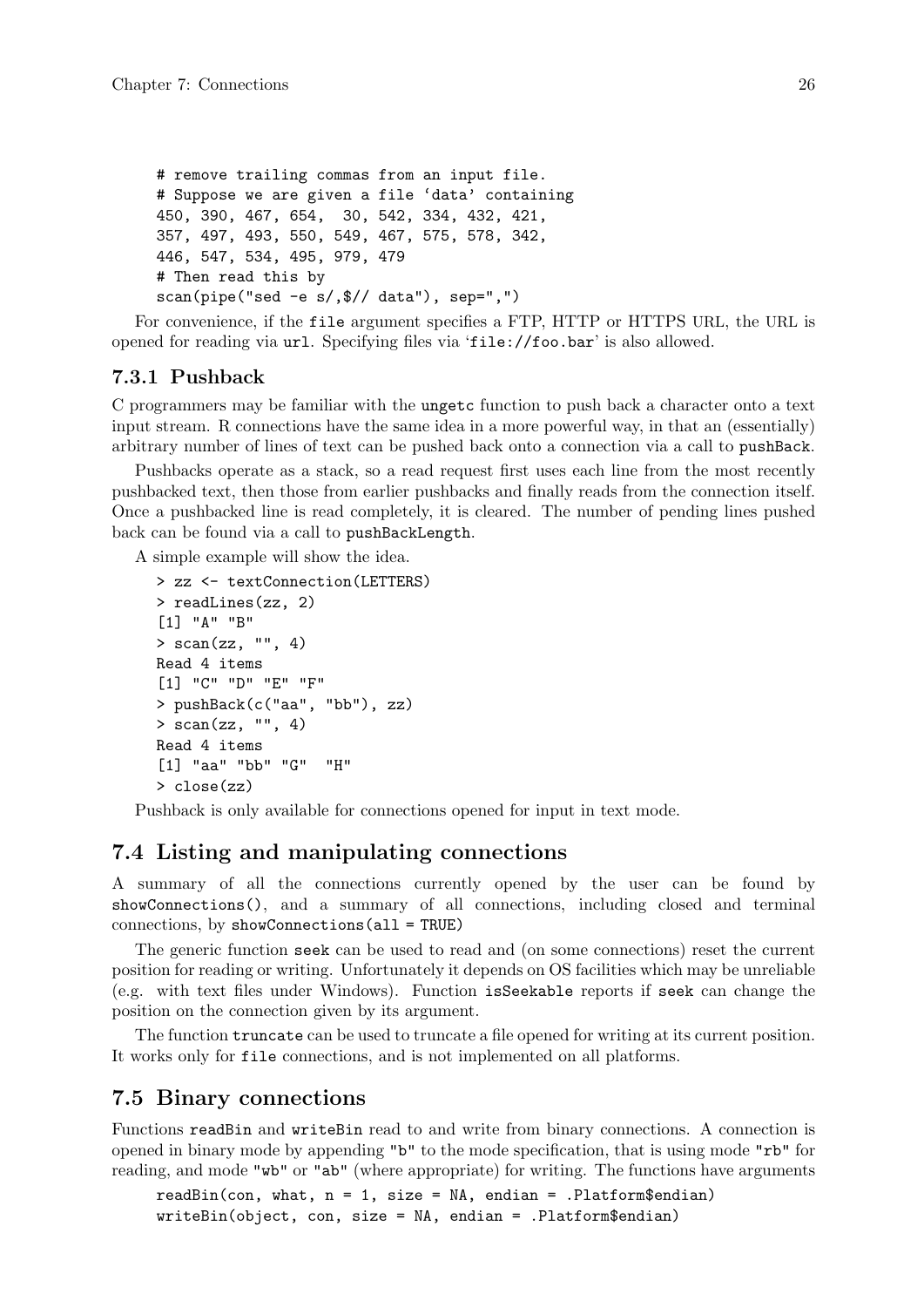<span id="page-30-0"></span>In each case con is a connection which will be opened if necessary for the duration of the call, and if a character string is given it is assumed to specify a file name.

It is slightly simpler to describe writing, so we will do that first. object should be an atomic vector object, that is a vector of mode numeric, integer, logical, character, complex or raw, without attributes. By default this is written to the file as a stream of bytes exactly as it is represented in memory.

readBin reads a stream of bytes from the file and interprets them as a vector of mode given by what. This can be either an object of the appropriate mode (e.g. what=integer()) or a character string describing the mode (one of the five given in the previous paragraph or "double" or "int"). Argument n specifies the maximum number of vector elements to read from the connection: if fewer are available a shorter vector will be returned. Argument signed allows 1-byte and 2-byte integers to be read as signed (the default) or unsigned integers.

The remaining two arguments are used to write or read data for interchange with another program or another platform. By default binary data is transferred directly from memory to the connection or vice versa. This will not suffice if the data are to be transferred to a machine with a different architecture, but between almost all R platforms the only change needed is that of byte-order. Common PCs ('ix86'-based and 'x86\_64'-based machines), Compaq Alpha and Vaxen are little-endian, whereas Sun Sparc, mc680x0 series, IBM R6000, SGI and most others are big-endian. (Network byte-order (as used by XDR, eXternal Data Representation) is big-endian.) To transfer to or from other programs we may need to do more, for example to read 16-bit integers or write single-precision real numbers. This can be done using the size argument, which (usually) allows sizes 1, 2, 4, 8 for integers and logicals, and sizes 4, 8 and perhaps 12 or 16 for reals. Transferring at different sizes can lose precision, and should not be attempted for vectors containing NA's.

Character strings are read and written in C format, that is as a string of bytes terminated by a zero byte. Functions readChar and writeChar provide greater flexibility.

#### 7.5.1 Special values

Functions readBin and writeBin will pass missing and special values, although this should not be attempted if a size change is involved.

The missing value for R logical and integer types is INT\_MIN, the smallest representable int defined in the C header limits.h, normally corresponding to the bit pattern 0x80000000.

The representation of the special values for R numeric and complex types is machinedependent, and possibly also compiler-dependent. The simplest way to make use of them is to link an external application against the standalone Rmath library which exports double constants NA\_REAL, R\_PosInf and R\_NegInf, and include the header Rmath.h which defines the macros ISNAN and R\_FINITE.

If that is not possible, on all current platforms IEC 60559 (aka IEEE 754) arithmetic is used, so standard C facilities can be used to test for or set Inf, -Inf and NaN values. On such platforms NA is represented by the NaN value with low-word 0x7a2 (1954 in decimal).

Character missing values are written as NA, and there are no provision to recognize character values as missing (as this can be done by re-assigning them once read).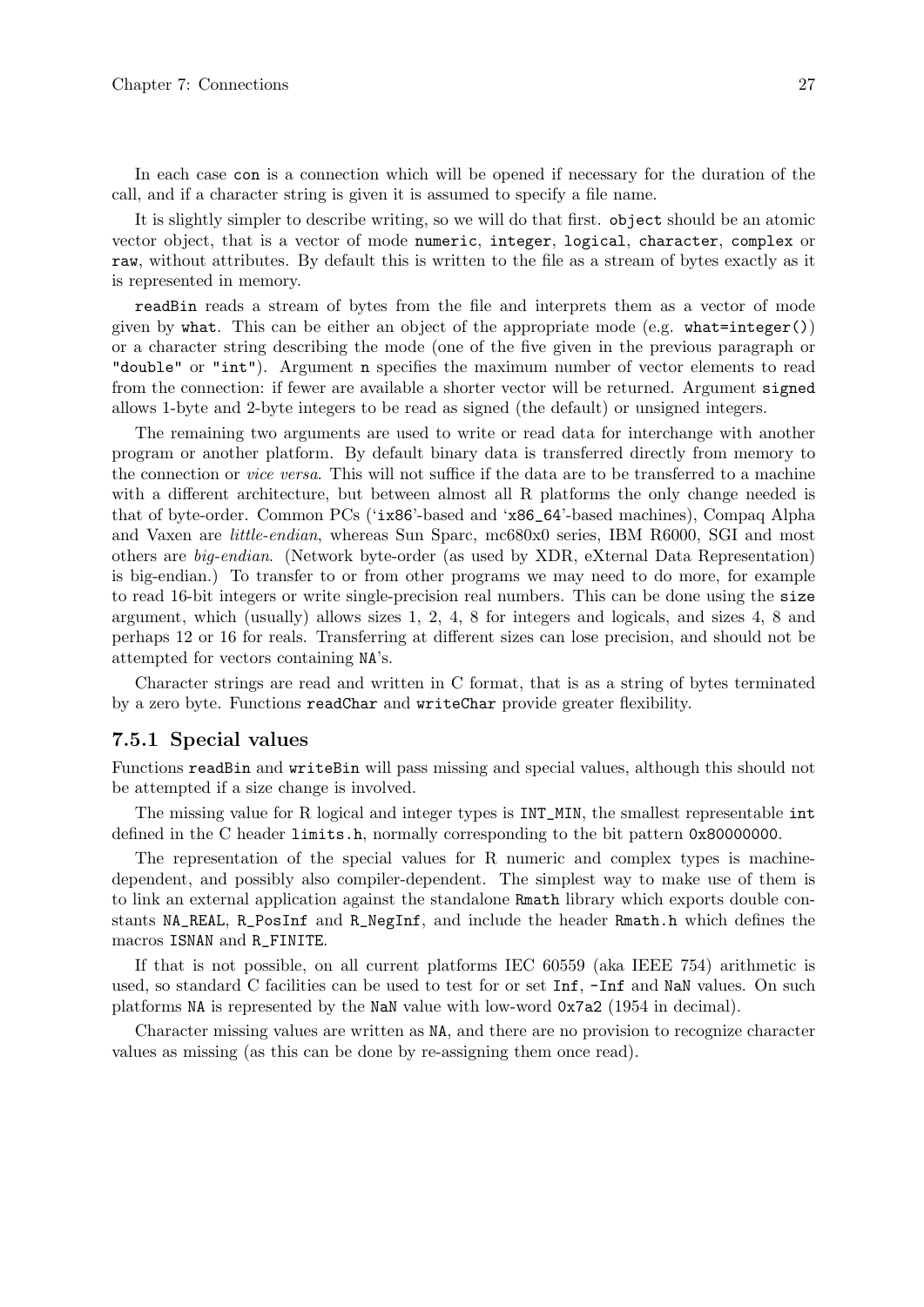## <span id="page-31-0"></span>8 Network interfaces

Some limited facilities are available to exchange data at a lower level across network connections.

### 8.1 Reading from sockets

Base R comes with some facilities to communicate via BSD sockets on systems that support them (including the common Linux, Unix and Windows ports of R). One potential problem with using sockets is that these facilities are often blocked for security reasons or to force the use of Web caches, so these functions may be more useful on an intranet than externally. For new projects it is suggested that socket connections are used instead.

The earlier low-level interface is given by functions make.socket, read.socket, write.socket and close.socket.

### 8.2 Using download.file

Function download.file is provided to read a file from a Web resource via FTP or HTTP (including HTTPS) and write it to a file. Often this can be avoided, as functions such as read.table and scan can read directly from a URL, either by explicitly using url to open a connection, or implicitly using it by giving a URL as the file argument.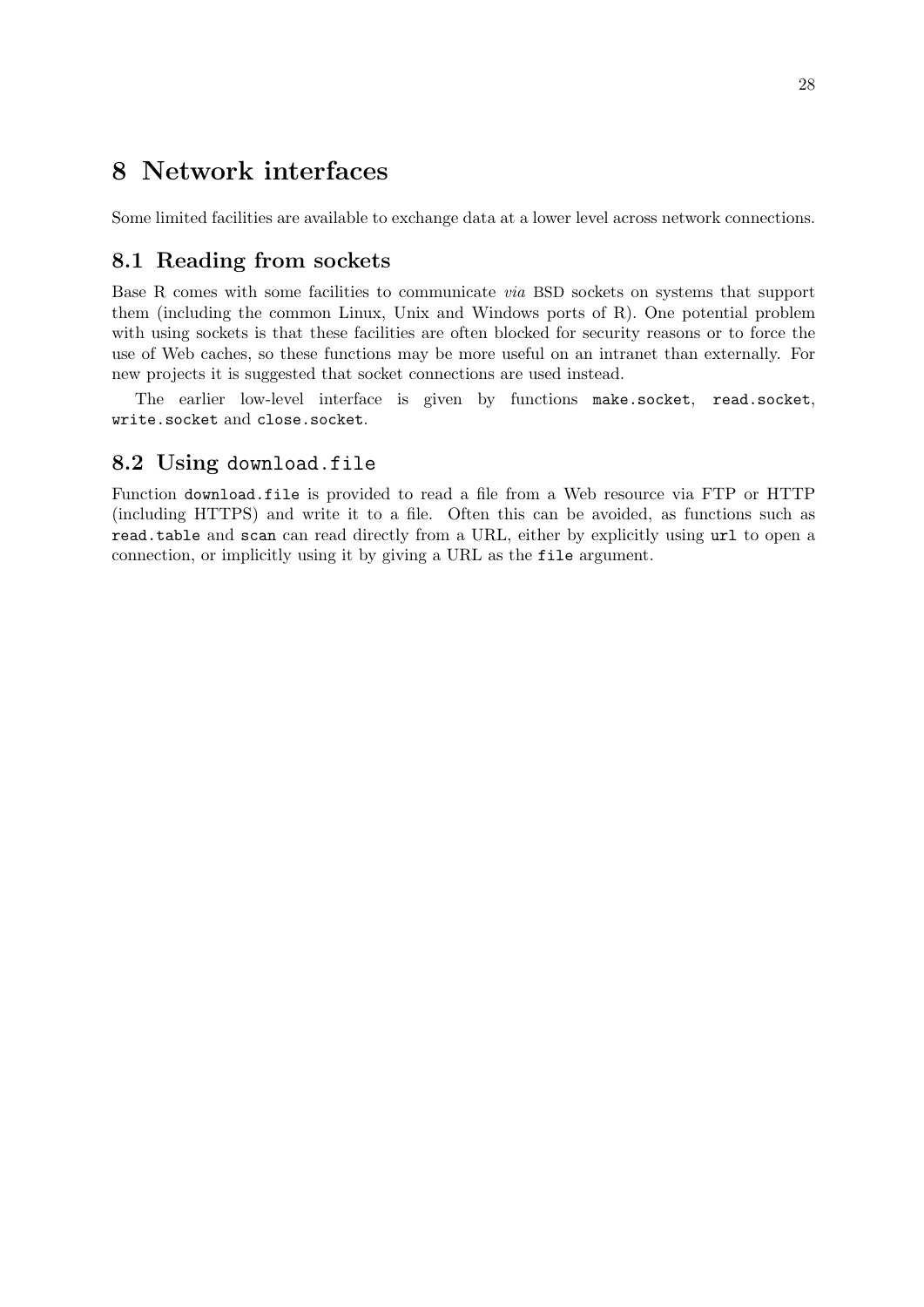### <span id="page-32-0"></span>9 Reading Excel spreadsheets

The most common R data import/export question seems to be 'how do I read an Excel spreadsheet'. This chapter collects together advice and options given earlier. Note that most of the advice is for pre-Excel 2007 spreadsheets and not the later .xlsx format.

The first piece of advice is to avoid doing so if possible! If you have access to Excel, export the data you want from Excel in tab-delimited or comma-separated form, and use read.delim or read.csv to import it into R. (You may need to use read.delim2 or read.csv2 in a locale that uses comma as the decimal point.) Exporting a DIF file and reading it using read.DIF is another possibility.

If you do not have Excel, many other programs are able to read such spreadsheets and export in a text format on both Windows and Unix, for example Gnumeric ([http://www.gnome.org/](http://www.gnome.org/projects/gnumeric/) [projects/gnumeric/](http://www.gnome.org/projects/gnumeric/)) and OpenOffice (<https://www.openoffice.org>). You can also cutand-paste between the display of a spreadsheet in such a program and R: read.table will read from the R console or, under Windows, from the clipboard (via file = "clipboard" or readClipboard). The read.DIF function can also read from the clipboard.

Note that an Excel .xls file is not just a spreadsheet: such files can contain many sheets, and the sheets can contain formulae, macros and so on. Not all readers can read other than the first sheet, and may be confused by other contents of the file.

Windows users (of 32-bit R) can use odbcConnectExcel in package  $\text{RODBC}$  (https:// CRAN. R-project.org/package=RODBC). This can select rows and columns from any of the sheets in an Excel spreadsheet file (at least from Excel 97–2003, depending on your ODBC drivers: by calling odbcConnect directly versions back to Excel 3.0 can be read). The version odbcConnectExcel2007 will read the Excel 2007 formats as well as earlier ones (provided the drivers are installed, including with 64-bit Windows R: see [Section 4.3.2 \[RODBC\], page 20](#page-23-1)). macOS users can also use **RODBC** (<https://CRAN.R-project.org/package=RODBC>) if they have a suitable driver (e.g. that from Actual Technologies).

Perl users have contributed a module OLE::SpreadSheet::ParseExcel and a program xls2csv.pl to convert Excel 95–2003 spreadsheets to CSV files. Package gdata ([https://](https://CRAN.R-project.org/package=gdata) [CRAN . R-project . org / package=gdata](https://CRAN.R-project.org/package=gdata)) provides a basic wrapper in its read.xls function. With suitable Perl modules installed this function can also read Excel 2007 spreadsheets.

Packages dataframes2xls (<https://CRAN.R-project.org/package=dataframes2xls>) and WriteXLS (https://CRAN.R-project.org/package=WriteXLS) each contain a function to write one or more data frames to an .xls file, using Python and Perl respectively.

Packages xlsx (<https://CRAN.R-project.org/package=xlsx>) can read and and manipulate Excel 2007 and later spreadsheets: it requires Java.

Package XLConnect (<https://CRAN.R-project.org/package=XLConnect>) can read, write and manipulate both Excel 97–2003 and Excel 2007/10 spreadsheets, using Java.

Package readxl ([https: / / CRAN . R-project . org / package=readxl](https://CRAN.R-project.org/package=readxl)) can read both Excel 97–2003 and Excel 2007/10 spreadsheets, using an included C library.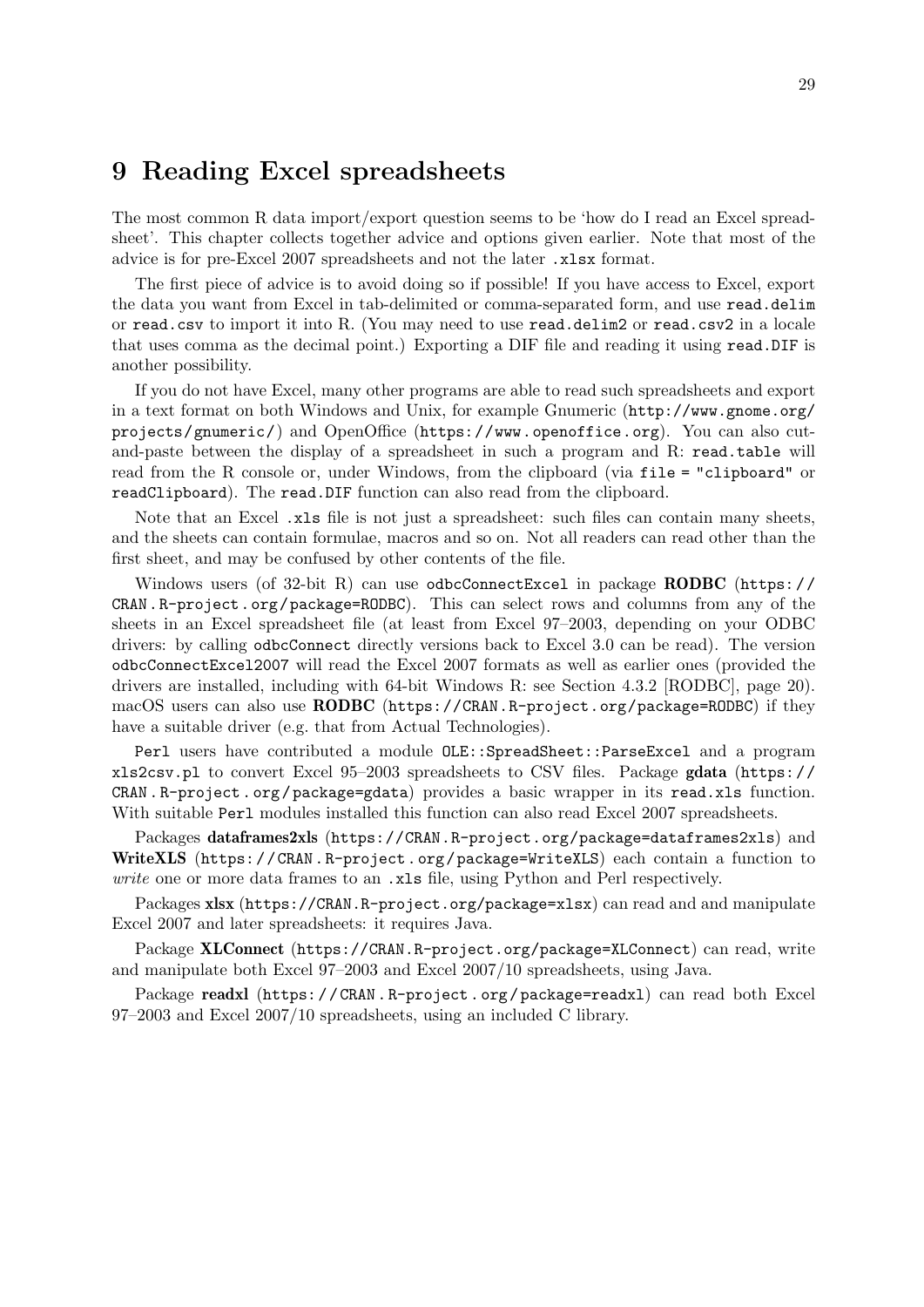### <span id="page-33-0"></span>Appendix A References

R. A. Becker, J. M. Chambers and A. R. Wilks (1988) The New S Language. A Programming Environment for Data Analysis and Graphics. Wadsworth & Brooks/Cole.

J. Bowman, S. Emberson and M. Darnovsky (1996) The Practical SQL Handbook. Using Structured Query Language. Addison-Wesley.

J. M. Chambers (1998) Programming with Data. A Guide to the S Language. Springer-Verlag. P. Dubois (2000) *MySQL*. New Riders.

M. Henning and S. Vinoski (1999) Advanced CORBA Programming with C++. Addison-Wesley. K. Kline and D. Kline (2001) SQL in a Nutshell. O'Reilly.

B. Momjian (2000) PostgreSQL: Introduction and Concepts. Addison-Wesley. Also available at [http://momjian.us/main/writings/pgsql/aw\\_pgsql\\_book/](http://momjian.us/main/writings/pgsql/aw_pgsql_book/).

B. D. Ripley (2001) Connections. R News, 1/1, 16–7. [https://www.r-project.org/doc/](https://www.r-project.org/doc/Rnews/Rnews_2001-1.pdf) [Rnews/Rnews\\_2001-1.pdf](https://www.r-project.org/doc/Rnews/Rnews_2001-1.pdf)

T. M. Therneau and P. M. Grambsch (2000) Modeling Survival Data. Extending the Cox Model. Springer-Verlag.

E. J. Yarger, G. Reese and T. King (1999)  $MySQL \& mSQL$ . O'Reilly.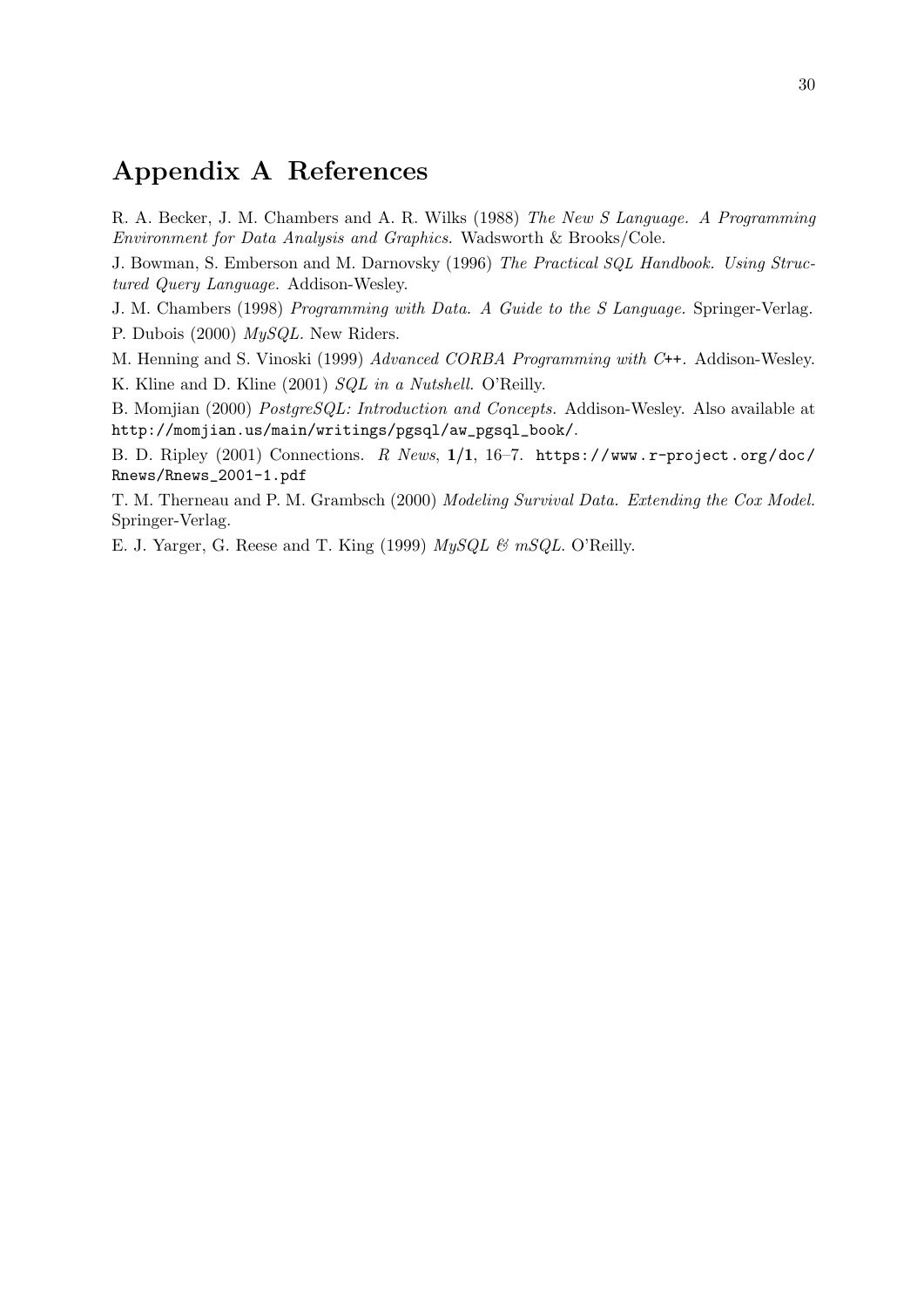## <span id="page-34-0"></span>Function and variable index

| $. x l s x          29$ |  |
|-------------------------|--|
|                         |  |

## $\overline{\mathbf{B}}$

|--|--|

## $\overline{\mathbf{C}}$

| $cat \ldots \ldots \ldots \ldots \ldots \ldots \ldots \ldots \ldots \ldots \ldots 5, 25$              |  |
|-------------------------------------------------------------------------------------------------------|--|
|                                                                                                       |  |
|                                                                                                       |  |
| $count.fields \ldots \ldots \ldots \ldots \ldots \ldots \ldots \ldots \ldots \ldots \ldots \ldots 10$ |  |

## $\mathbf{D}$

| $dbClearResult \ldots \ldots \ldots \ldots \ldots \ldots \ldots \ldots \ldots \ldots 19$                  |
|-----------------------------------------------------------------------------------------------------------|
| $dbConnect \ldots \ldots \ldots \ldots \ldots \ldots \ldots \ldots \ldots \ldots \ldots \ldots \ldots 19$ |
|                                                                                                           |
|                                                                                                           |
|                                                                                                           |
|                                                                                                           |
|                                                                                                           |
|                                                                                                           |
|                                                                                                           |
|                                                                                                           |
|                                                                                                           |

## $\overline{\mathbf{F}}$

## $\overline{G}$

| H |  |
|---|--|
|   |  |
| T |  |

| $\mathbf{\mathbf{\mathbf{I}}}$                                                              |  |
|---------------------------------------------------------------------------------------------|--|
| $is See table \dots \dots \dots \dots \dots \dots \dots \dots \dots \dots \dots \dots \ 26$ |  |

## $\mathbf{M}$

| ${\bf N}$ |  |  |  |
|-----------|--|--|--|

|--|

## $\overline{O}$

## $\mathbf P$

## $\overline{\mathbf{R}}$

| $\texttt{read.csv} \dots \dots \dots \dots \dots \dots \dots \dots \dots \dots \dots \ 10, 29$                     |
|--------------------------------------------------------------------------------------------------------------------|
|                                                                                                                    |
| $\mathtt{read.dbf} \ldots 22$                                                                                      |
| $\mathtt{read}. \mathtt{delim} \dots \dots \dots \dots \dots \dots \dots \dots \dots \dots \ 10, \ 29$             |
| $\mathtt{read}. \mathtt{delim2} \dots \dots \dots \dots \dots \dots \dots \dots \dots \dots \dots \ 10$            |
|                                                                                                                    |
|                                                                                                                    |
|                                                                                                                    |
|                                                                                                                    |
| $\mathtt{read}. \mathtt{ftable} \dots \dots \dots \dots \dots \dots \dots \dots \dots \dots \ 13$                  |
| $\mathtt{read.fwf} \ldots \ldots \ldots \ldots \ldots \ldots \ldots \ldots \ldots \ldots \ldots \ldots \ldots 10$  |
|                                                                                                                    |
| $\mathtt{read}.\mathtt{octave} \dots \dots \dots \dots \dots \dots \dots \dots \dots \dots \ 15$                   |
|                                                                                                                    |
|                                                                                                                    |
| $\mathtt{read}. \mathtt{system} \ldots \ldots \ldots \ldots \ldots \ldots \ldots \ldots \ldots \ldots \ 15$        |
|                                                                                                                    |
|                                                                                                                    |
| $\mathtt{read}.\mathtt{xls}.\ldots.\ldots.\ldots.\ldots.\ldots.\ldots.\ldots.\ldots.29$                            |
| $read xport \dots \dots \dots \dots \dots \dots \dots \dots \dots \dots \dots \dots \dots \dots \dots \dots \dots$ |
| $\mathtt{readBin} \ldots \ldots \ldots \ldots \ldots \ldots \ldots \ldots \ldots \ldots \ldots \ldots \ 26$        |
|                                                                                                                    |
|                                                                                                                    |
| $readLines \dots \dots \dots \dots \dots \dots \dots \dots \dots \dots \dots \ 11, 25$                             |
| $\mathtt{readx1}\dots\dots\dots\dots\dots\dots\dots\dots\dots\dots\dots\dots\dots\ 29$                             |
|                                                                                                                    |
|                                                                                                                    |

## $\mathbf S$

| $show connections \ldots \ldots \ldots \ldots \ldots \ldots \ldots \ldots \ldots \ldots \ldots \ldots 26$ |
|-----------------------------------------------------------------------------------------------------------|
|                                                                                                           |
| $\texttt{socketConnection} \dots \dots \dots \dots \dots \dots \dots \dots \dots \dots \ 24$              |
|                                                                                                           |
| $\texttt{sqlFetch} \dots \dots \dots \dots \dots \dots \dots \dots \dots \dots \dots \dots \dots \ 20$    |
| $\texttt{sqlFetchMore}\dots\dots\dots\dots\dots\dots\dots\dots\dots\dots\dots\dots \ 20$                  |
| $sqlGetResults \ldots \ldots \ldots \ldots \ldots \ldots \ldots \ldots \ldots \ldots \ldots \ldots 20$    |
|                                                                                                           |
|                                                                                                           |
|                                                                                                           |
|                                                                                                           |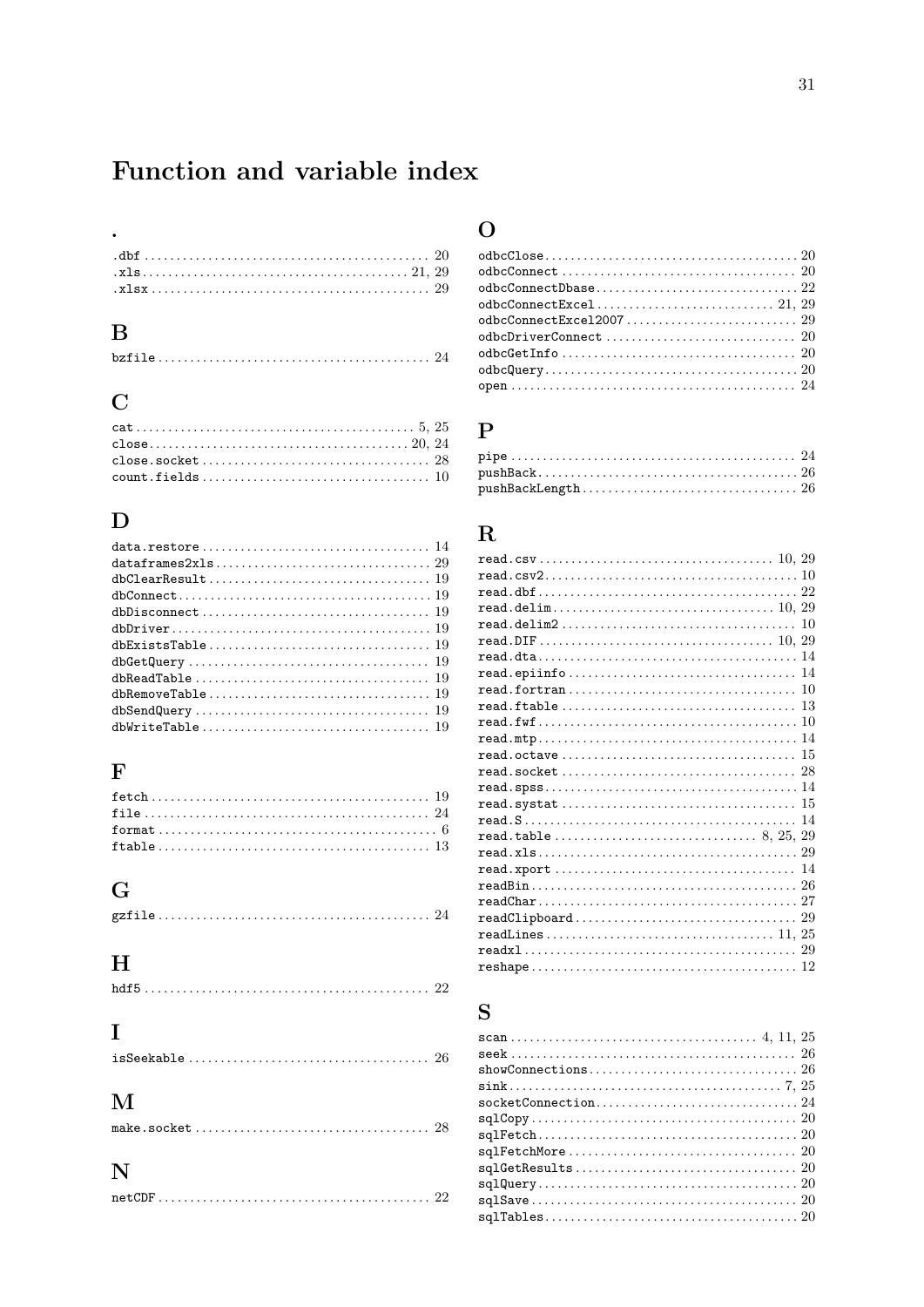## $\mathbf T$

## $\mathbf U$

## $\mathbf W$

## $\mathbf X$